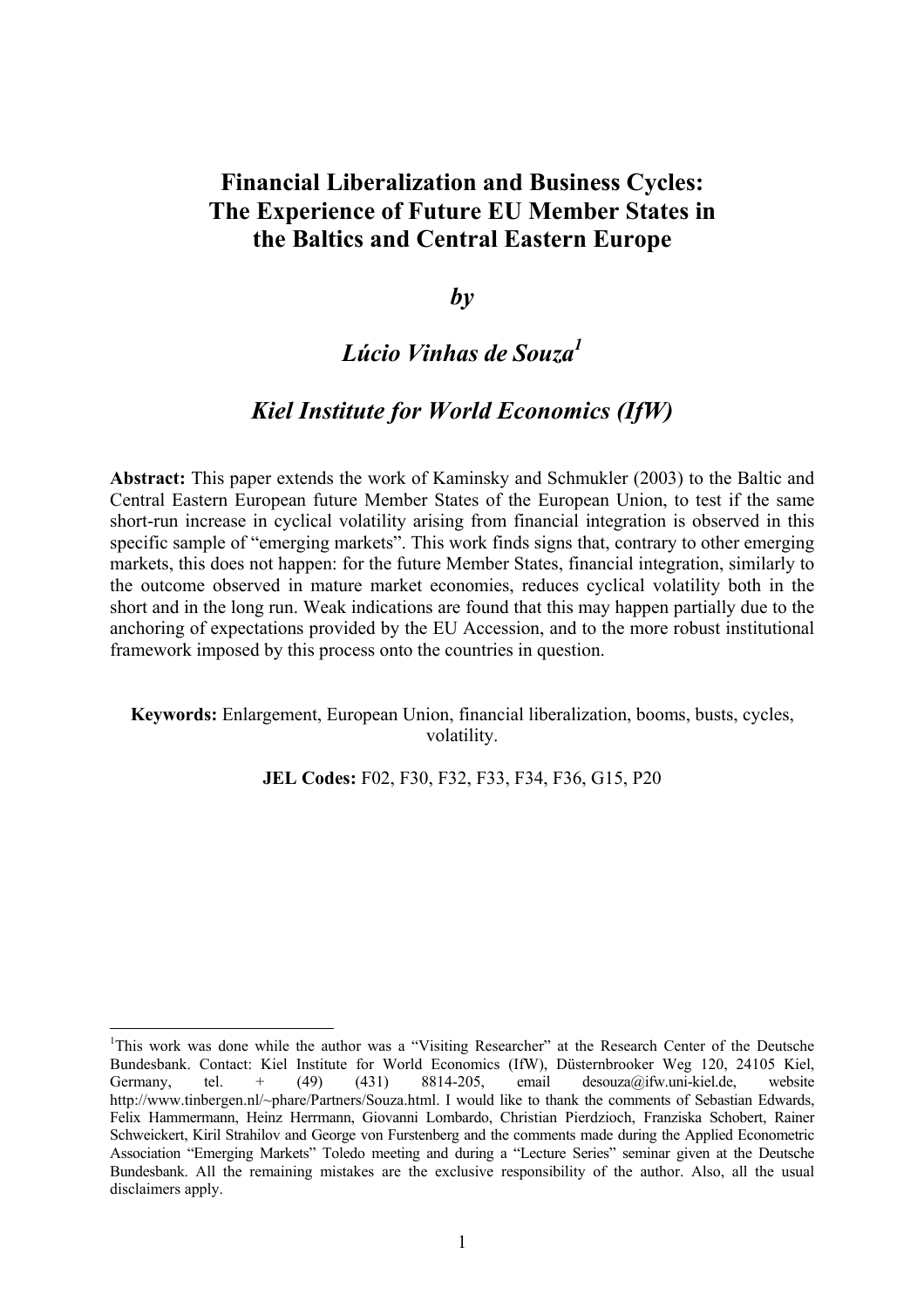#### **1. Introduction**

1

Financial and capital flows' liberalization can play a fundamental role in increasing growth and welfare. Typically, emerging or developing economies seek foreign savings to solve the inter-temporal savings-investment problem. On the other hand, current account surplus countries seek opportunities to invest their savings. To the extent that capital flows from surplus to deficit countries are well intermediated and, therefore, put to the most productiveuse, they increase welfare. $2$ 

Liberalization can, however, also be dangerous, as has been witnessed in many past and recent financial, currency and banking crises. It can make countries more vulnerable to exogenous shocks. In particular, if serious macroeconomic imbalances exist in a recipient country, and if the financial sector is weak, be it in terms of risk management, prudential regulation and supervision, large capital flows can easily lead to serious financial, banking or currency crises. A number of recent crises, like those in East Asia, Mexico, Russia, Brazil and Turkey (described, for example, in IMF (2001)), and, to some extent, the Argentinean episode of late 2001, early 2002, have demonstrated the potential risks associated with financial and capital flows liberalization.<sup>[3](#page-1-1)</sup>

Central Eastern Europe has a somewhat different experience, when compared to other emerging regions, concerning the financial liberalization process, as the process there seems to have been much less crisis-prone than in, for instance, Asia or Latin America. This maybe, at least partially, because the current high degree of external and financial liberalization in the Central Eastern European countries (CEECs),<sup>4</sup> beyond questions of economic allocative efficiency, must be understood in terms of the process of Accession to the European Union.<sup>[5](#page-1-3)</sup>

The EU integration process implies legally binding, sweeping liberalization measures –not only capital account liberalization, but investment by EU firms in the domestic financial services, and the maintenance of a competitive domestic environment, giving this financial liberalization process strong external incentives (and constraints). Those measures were

<span id="page-1-0"></span><sup>&</sup>lt;sup>2</sup>The opening up and liberalization of financial services in developing countries would yield, in principle, both static and dynamic gains: static, one-shot efficiency gains from optimally allocating the available resources (i.e., developed, capital abundant nations would export capital to the developing, capital scarce ones; also domestically, deeper, more effective financial systems would facilitate the linkages between domestic savers and investors, reducing information asymmetries and scale problems), and dynamic ones because the growth rate would be shifted upwards by the increased capital stock created by the greater investment (temporarily, later adjusting again to the long run growth trend).

<span id="page-1-1"></span><sup>&</sup>lt;sup>3</sup>A good example of a recent work that supports this cautious line on financial liberalization *for emerging markets*, published by no other organization than the IMF itself, and actually co-authored by its' them Chief Economist, Kenneth Rogoff, see Prasad et al., 2003.

<span id="page-1-2"></span>For capital mobility indicators for the Eastern European countries, in an index from 0 to 100, where 100 indicates full liberalization (see IMF, World Economic Outlook 2000), Estonia and Latvia score 97.6, Lithuania 85.7, the Czech Republic, 73.7, Hungary 59.5, while a "larger" economy like Poland scores 55.3, Slovenia, 40.5, Bulgaria 35.3, Slovakia, 23.7 and Romania, the less liberalized in the group, a mere 12.5: the average, non-GDP weighted, is 58.14. Nevertheless, it must be noted that the index above was computed in 1997 and that now it is certainly higher, especially among the relative laggards like Bulgaria, Slovenia and Slovakia (but with the possible exception of Romania), given that, among other things, capital account liberalization is also a (pre) requisite for EU membership. 5

<span id="page-1-3"></span> ${}^{5}$ In March 31, 1998, the European Commission launched official Accession processes with Bulgaria, the Czech Republic, Estonia, Hungary, Latvia, Lithuania, Poland, Romania, Slovakia and Slovenia (see Vinhas de Souza at all, 1999). All those Eastern European countries –bar Bulgaria and Romania, for which the expected date is 2007, plus Cyprus and Malta, shall become members of the European Union in early May 2004.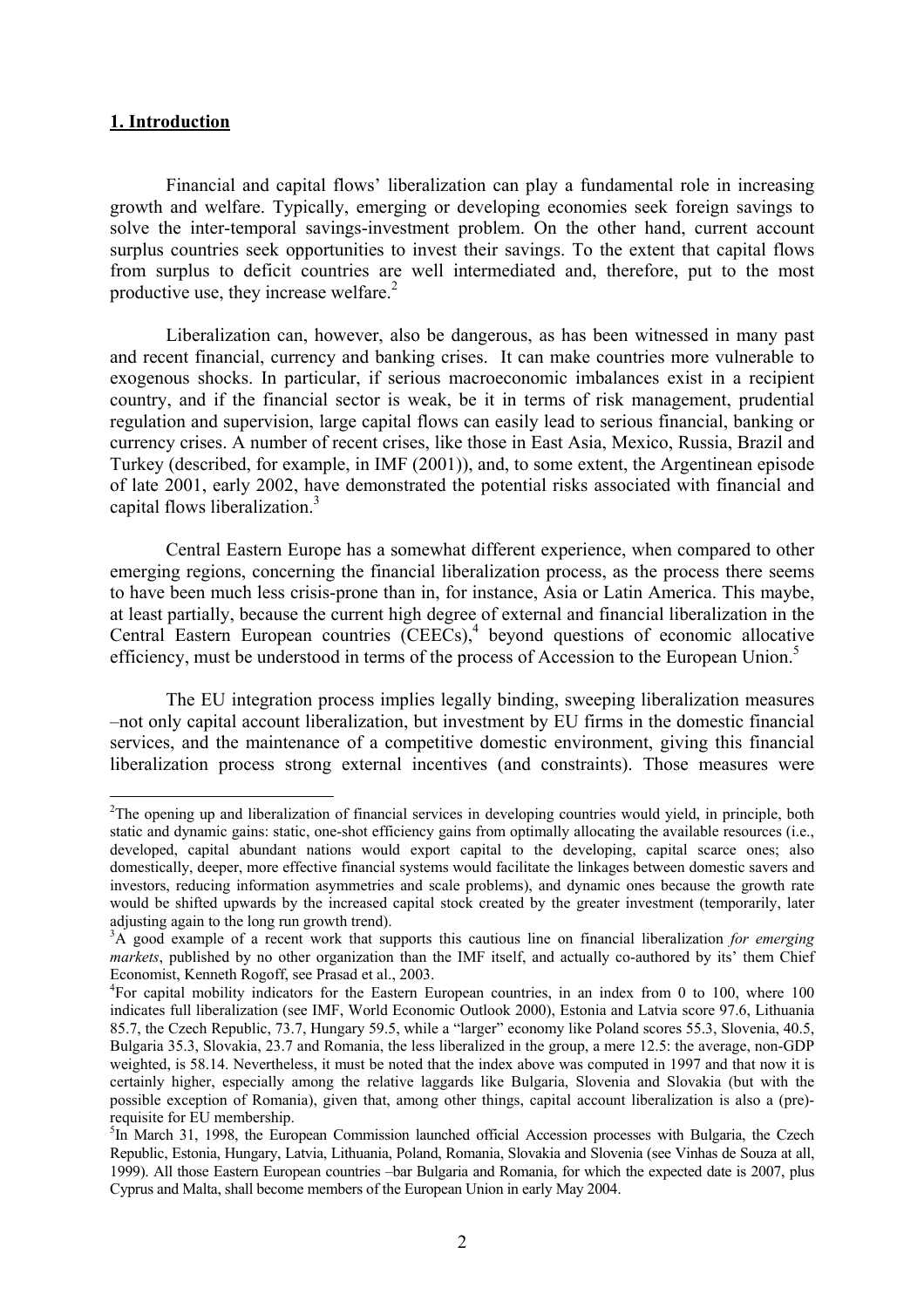implemented parallel to the development of a highly sophisticated regulatory and supervisory structure, again based on EU standards. This whole process happened also with the EU's technical and financial support, through specific programs –like the PHARE one, for these socalled Accession, and now Acceding Countries (ACs), and the TACIS, for the former Soviet Union ones- and direct assistance from EU institutions, like the European Commission, the European Parliament and the European Central Bank (also, on a very early stage of the transition process, the influence of the IMF in setting up policies and institutions in several countries in the region –an intervention widely considered to haven been successful- was very important: see Hallerberg et al., 2002).

Additionally, EU membership in the near future seems to act as an anchor to market expectations (see Vinhas de Souza and Hölscher, 2001), limiting the possibilities of selffulfilling financial crises and regional contagion (see Linne, 1999), which had the observed devastating effects in both Asia and Latin America (even a major event, like the Russian collapse of 1998, had very reduced regional side effects). Several regional episodes of financial systems' instability did happen (see Vinhas de Souza, 2002(a) and Vinhas de Souza, 2002(b)), but none with the prolonged negative consequences observed in other regions (which was also due to the effective national policy actions undertaken after those episodes).

This study's main aim is to expand the Kaminsky and Schmukler database (see Kaminsky and Schmukler, 2003), from now on indicated as K&S, to include the Accession and Acceding Countries from Eastern Europe (namely, for Bulgaria, the Czech Republic, Estonia, Hungary, Latvia, Lithuania, Poland, Romania, Slovakia and Slovenia). In their original work, K&S build an extensive database of external and financial liberalization, which includes both developed countries and countries from emerging regions (but not from Eastern Europe).<sup>[6](#page-2-0)</sup> With that, they create different indexes of liberalization (capital account, banking and stock markets: see Table I below) and using them individually and in an aggregate fashion, test for the effects and causality of this process on financial and real volatility, for the existence of differences between regions, and for the effects of the ordering of the liberalization process. With the extended database built in this paper, a similar set of regressions –to enable comparability- has been run for the CEECs, and the results are contrasted with those for the other regions included in the K&S original study.

One underlying hypotheses of this work is that the existing regulatory and institutional framework in Eastern Europe, plus a more sustainable set of macro policies, played an important role in enabling liberalization to largely deliver the welfare enhancing outcomes that it is supposed to. Such an "anchoring" role of the European Union in the CEECs, through the process of EU membership, and through the effective imposition of international standards of financial supervision and regulation, may indicate that, beyond multilateral organizations like the IMF or the OECD, a greater, pro-active regional stabilizing role in emerging markets by regional actors, for instance, the United States, or by some regional sub-grouping, like Mercosur, may also be welfare enhancing for other "emerging" regions.

This work is structured as follows: firstly, the individual components of the index will be described for my sample of countries. Afterwards, the constructed index and its components will be presented, for the sample as whole and for its individual country

 $\overline{a}$ 

<span id="page-2-0"></span><sup>&</sup>lt;sup>6</sup>Namely, their index covers the period 01:1973-06:1999, for the following 28 countries: Argentina, Brazil, Chile, Colombia, Hong Kong, Indonesia, Korea, Malaysia, Mexico, Peru, Philippines, Taiwan, Thailand, and Venezuela (emerging markets) and Canada, Denmark, Finland, France, Germany, Ireland, Italy, Japan, Norway, Portugal, Spain, Sweden, United Kingdom and United States (mature economies).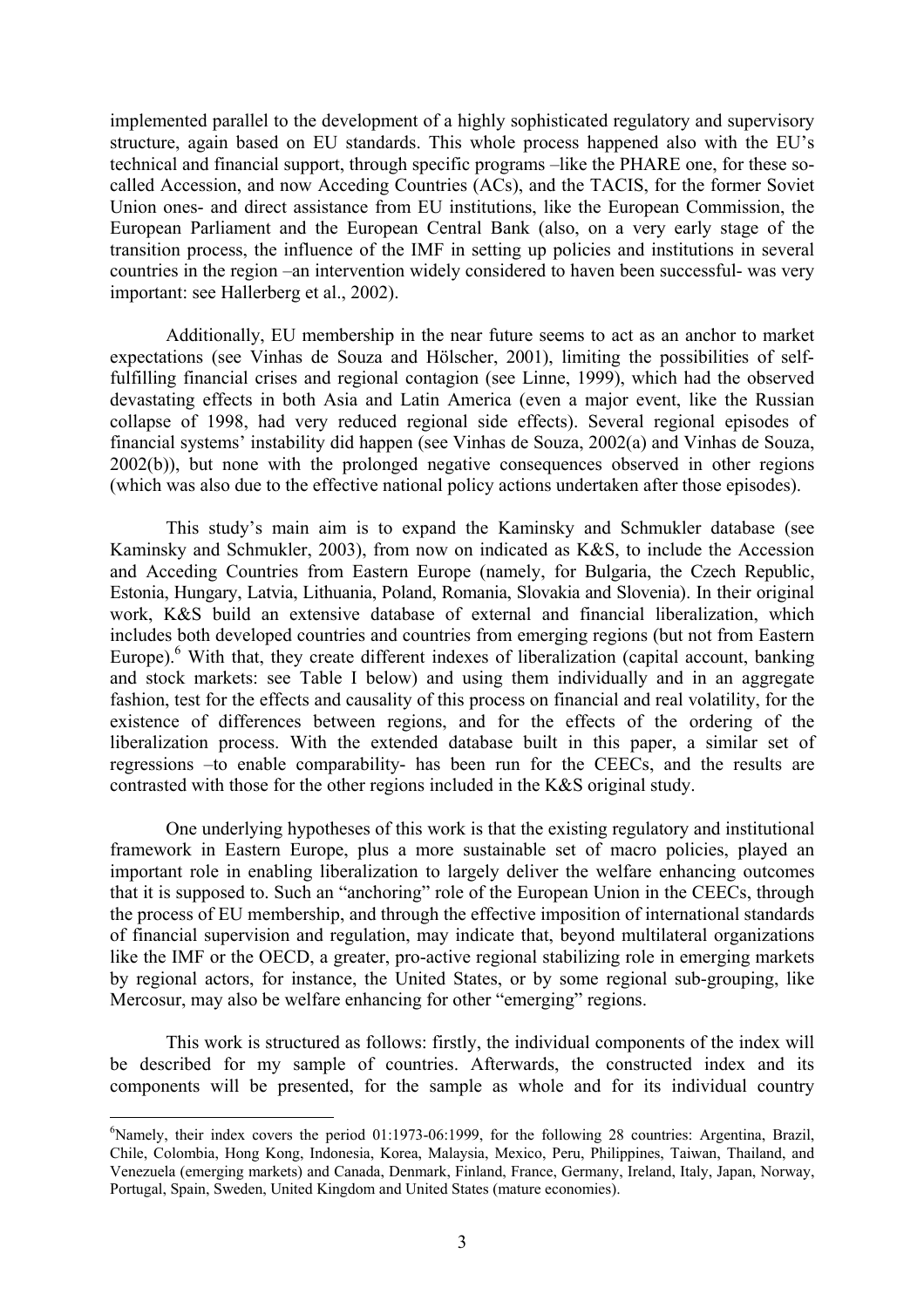members, and compared with K&S's original index. In the next section, K&S-compatible core regressions are run. Afterwards, alternative specifications are estimated. Finally, the work ends with a conclusion.

| <b>Stock Market Liberalization</b><br><b>Capital Account Liberalization</b><br><b>Financial Sector Liberalization</b><br><b>Criteria for Full Liberalization</b><br><b>Criteria for Full Liberalization</b><br><b>Criteria for Full Liberalization</b><br>-Borrowing abroad by banks and<br>-Lending and borrowing interest rates<br>-Acquisition by foreign investors<br>Foreign investors are allowed to hold<br>There are no controls (ceilings and<br>corporations<br>domestic equity without restrictions.<br>Banks and corporations are allowed to<br>floors) on interest rates.<br>borrow abroad mostly freely. They<br>And<br>And<br>-Other indicators<br>may need to inform the authorities, but<br>-Repatriation of capital, dividends, and<br>the authorization is granted almost<br>There are likely no credit controls<br>interest<br>(subsidies to certain sectors or certain<br>automatically. Reserve requirements<br>Capital, dividends, and interest can be<br>might be in place but are lower than<br>credit allocations). Deposits in foreign<br>repatriated freely within two years of<br>10%. The required minimum maturity<br>currencies are likely permitted.<br>the initial investment.<br>is not longer than two years.<br><b>Criteria for Partial Liberalization</b><br><b>Criteria for Partial Liberalization</b><br>And<br>-Lending and borrowing interest rates<br>-Acquisition by foreign investors<br>-Multiple exchange rates and other<br>There are controls in either lending or<br>Foreign investors are allowed to hold |
|--------------------------------------------------------------------------------------------------------------------------------------------------------------------------------------------------------------------------------------------------------------------------------------------------------------------------------------------------------------------------------------------------------------------------------------------------------------------------------------------------------------------------------------------------------------------------------------------------------------------------------------------------------------------------------------------------------------------------------------------------------------------------------------------------------------------------------------------------------------------------------------------------------------------------------------------------------------------------------------------------------------------------------------------------------------------------------------------------------------------------------------------------------------------------------------------------------------------------------------------------------------------------------------------------------------------------------------------------------------------------------------------------------------------------------------------------------------------------------------------------------------------------------------------------------------|
|                                                                                                                                                                                                                                                                                                                                                                                                                                                                                                                                                                                                                                                                                                                                                                                                                                                                                                                                                                                                                                                                                                                                                                                                                                                                                                                                                                                                                                                                                                                                                              |
|                                                                                                                                                                                                                                                                                                                                                                                                                                                                                                                                                                                                                                                                                                                                                                                                                                                                                                                                                                                                                                                                                                                                                                                                                                                                                                                                                                                                                                                                                                                                                              |
|                                                                                                                                                                                                                                                                                                                                                                                                                                                                                                                                                                                                                                                                                                                                                                                                                                                                                                                                                                                                                                                                                                                                                                                                                                                                                                                                                                                                                                                                                                                                                              |
|                                                                                                                                                                                                                                                                                                                                                                                                                                                                                                                                                                                                                                                                                                                                                                                                                                                                                                                                                                                                                                                                                                                                                                                                                                                                                                                                                                                                                                                                                                                                                              |
|                                                                                                                                                                                                                                                                                                                                                                                                                                                                                                                                                                                                                                                                                                                                                                                                                                                                                                                                                                                                                                                                                                                                                                                                                                                                                                                                                                                                                                                                                                                                                              |
|                                                                                                                                                                                                                                                                                                                                                                                                                                                                                                                                                                                                                                                                                                                                                                                                                                                                                                                                                                                                                                                                                                                                                                                                                                                                                                                                                                                                                                                                                                                                                              |
|                                                                                                                                                                                                                                                                                                                                                                                                                                                                                                                                                                                                                                                                                                                                                                                                                                                                                                                                                                                                                                                                                                                                                                                                                                                                                                                                                                                                                                                                                                                                                              |
|                                                                                                                                                                                                                                                                                                                                                                                                                                                                                                                                                                                                                                                                                                                                                                                                                                                                                                                                                                                                                                                                                                                                                                                                                                                                                                                                                                                                                                                                                                                                                              |
|                                                                                                                                                                                                                                                                                                                                                                                                                                                                                                                                                                                                                                                                                                                                                                                                                                                                                                                                                                                                                                                                                                                                                                                                                                                                                                                                                                                                                                                                                                                                                              |
|                                                                                                                                                                                                                                                                                                                                                                                                                                                                                                                                                                                                                                                                                                                                                                                                                                                                                                                                                                                                                                                                                                                                                                                                                                                                                                                                                                                                                                                                                                                                                              |
|                                                                                                                                                                                                                                                                                                                                                                                                                                                                                                                                                                                                                                                                                                                                                                                                                                                                                                                                                                                                                                                                                                                                                                                                                                                                                                                                                                                                                                                                                                                                                              |
|                                                                                                                                                                                                                                                                                                                                                                                                                                                                                                                                                                                                                                                                                                                                                                                                                                                                                                                                                                                                                                                                                                                                                                                                                                                                                                                                                                                                                                                                                                                                                              |
|                                                                                                                                                                                                                                                                                                                                                                                                                                                                                                                                                                                                                                                                                                                                                                                                                                                                                                                                                                                                                                                                                                                                                                                                                                                                                                                                                                                                                                                                                                                                                              |
|                                                                                                                                                                                                                                                                                                                                                                                                                                                                                                                                                                                                                                                                                                                                                                                                                                                                                                                                                                                                                                                                                                                                                                                                                                                                                                                                                                                                                                                                                                                                                              |
| up to 49 $%$ of each company's<br>restrictions<br>borrowing rates (ceilings or floors).                                                                                                                                                                                                                                                                                                                                                                                                                                                                                                                                                                                                                                                                                                                                                                                                                                                                                                                                                                                                                                                                                                                                                                                                                                                                                                                                                                                                                                                                      |
| There are no special exchange rates<br>And<br>outstanding equity. There might be<br>-Other indicators.                                                                                                                                                                                                                                                                                                                                                                                                                                                                                                                                                                                                                                                                                                                                                                                                                                                                                                                                                                                                                                                                                                                                                                                                                                                                                                                                                                                                                                                       |
| for either current account or capital<br>restrictions to participate in certain<br>account transactions. There are no<br>There might be controls in the<br>sectors. There might be indirect ways                                                                                                                                                                                                                                                                                                                                                                                                                                                                                                                                                                                                                                                                                                                                                                                                                                                                                                                                                                                                                                                                                                                                                                                                                                                                                                                                                             |
| restrictions to capital outflows.<br>allocation of credit controls (subsidies<br>to invest in the stock market, like                                                                                                                                                                                                                                                                                                                                                                                                                                                                                                                                                                                                                                                                                                                                                                                                                                                                                                                                                                                                                                                                                                                                                                                                                                                                                                                                                                                                                                         |
| <b>Criteria for Partial Liberalization</b><br>to certain sectors or certain credit<br>through country funds.                                                                                                                                                                                                                                                                                                                                                                                                                                                                                                                                                                                                                                                                                                                                                                                                                                                                                                                                                                                                                                                                                                                                                                                                                                                                                                                                                                                                                                                 |
| -Borrowing abroad by banks and<br>allocations). Deposits in foreign<br>0r                                                                                                                                                                                                                                                                                                                                                                                                                                                                                                                                                                                                                                                                                                                                                                                                                                                                                                                                                                                                                                                                                                                                                                                                                                                                                                                                                                                                                                                                                    |
| currencies might not be permitted.<br>Corporations<br>-Repatriation of capital, dividends, and                                                                                                                                                                                                                                                                                                                                                                                                                                                                                                                                                                                                                                                                                                                                                                                                                                                                                                                                                                                                                                                                                                                                                                                                                                                                                                                                                                                                                                                               |
| <b>Criteria for No Liberalization</b><br>Banks and corporations are allowed to<br>interest                                                                                                                                                                                                                                                                                                                                                                                                                                                                                                                                                                                                                                                                                                                                                                                                                                                                                                                                                                                                                                                                                                                                                                                                                                                                                                                                                                                                                                                                   |
| borrow abroad, subject to certain<br>-Lending and borrowing interest rates<br>Capital, dividends, and interest can be                                                                                                                                                                                                                                                                                                                                                                                                                                                                                                                                                                                                                                                                                                                                                                                                                                                                                                                                                                                                                                                                                                                                                                                                                                                                                                                                                                                                                                        |
| restrictions. Reserve requirements<br>repatriated, but typically not before<br>There are controls in lending rates and                                                                                                                                                                                                                                                                                                                                                                                                                                                                                                                                                                                                                                                                                                                                                                                                                                                                                                                                                                                                                                                                                                                                                                                                                                                                                                                                                                                                                                       |
| might be between 10 and 50%. The<br>borrowing rates (ceilings and floors).<br>two and not after five years of the                                                                                                                                                                                                                                                                                                                                                                                                                                                                                                                                                                                                                                                                                                                                                                                                                                                                                                                                                                                                                                                                                                                                                                                                                                                                                                                                                                                                                                            |
| required minimum maturity might be<br>initial investment.<br>And                                                                                                                                                                                                                                                                                                                                                                                                                                                                                                                                                                                                                                                                                                                                                                                                                                                                                                                                                                                                                                                                                                                                                                                                                                                                                                                                                                                                                                                                                             |
| between two and five years. There<br>-Other indicators.<br>Criteria for No Liberalization                                                                                                                                                                                                                                                                                                                                                                                                                                                                                                                                                                                                                                                                                                                                                                                                                                                                                                                                                                                                                                                                                                                                                                                                                                                                                                                                                                                                                                                                    |
| might be caps in borrowing and<br>There are likely controls in the<br>-Acquisition by foreign investors                                                                                                                                                                                                                                                                                                                                                                                                                                                                                                                                                                                                                                                                                                                                                                                                                                                                                                                                                                                                                                                                                                                                                                                                                                                                                                                                                                                                                                                      |
| certain restrictions to specific sectors.<br>allocation of credit controls (subsidies<br>Foreign investors are not allowed to                                                                                                                                                                                                                                                                                                                                                                                                                                                                                                                                                                                                                                                                                                                                                                                                                                                                                                                                                                                                                                                                                                                                                                                                                                                                                                                                                                                                                                |
| to certain sectors or certain credit<br>hold domestic equity.<br>0r                                                                                                                                                                                                                                                                                                                                                                                                                                                                                                                                                                                                                                                                                                                                                                                                                                                                                                                                                                                                                                                                                                                                                                                                                                                                                                                                                                                                                                                                                          |
| allocations). Deposits in foreign<br>-Multiple exchange rates and other<br>0r                                                                                                                                                                                                                                                                                                                                                                                                                                                                                                                                                                                                                                                                                                                                                                                                                                                                                                                                                                                                                                                                                                                                                                                                                                                                                                                                                                                                                                                                                |
| currencies are likely not permitted.<br>-Repatriation of capital, dividends, and<br>restrictions                                                                                                                                                                                                                                                                                                                                                                                                                                                                                                                                                                                                                                                                                                                                                                                                                                                                                                                                                                                                                                                                                                                                                                                                                                                                                                                                                                                                                                                             |
| There are special exchange rates for<br>interest                                                                                                                                                                                                                                                                                                                                                                                                                                                                                                                                                                                                                                                                                                                                                                                                                                                                                                                                                                                                                                                                                                                                                                                                                                                                                                                                                                                                                                                                                                             |
| current account and capital account<br>Capital, dividends, and interest can be                                                                                                                                                                                                                                                                                                                                                                                                                                                                                                                                                                                                                                                                                                                                                                                                                                                                                                                                                                                                                                                                                                                                                                                                                                                                                                                                                                                                                                                                               |
| transactions. There might be some<br>repatriated, but not before five years of                                                                                                                                                                                                                                                                                                                                                                                                                                                                                                                                                                                                                                                                                                                                                                                                                                                                                                                                                                                                                                                                                                                                                                                                                                                                                                                                                                                                                                                                               |
| the initial investment.<br>restrictions to capital outflows.                                                                                                                                                                                                                                                                                                                                                                                                                                                                                                                                                                                                                                                                                                                                                                                                                                                                                                                                                                                                                                                                                                                                                                                                                                                                                                                                                                                                                                                                                                 |
| <b>Criteria for No Liberalization</b>                                                                                                                                                                                                                                                                                                                                                                                                                                                                                                                                                                                                                                                                                                                                                                                                                                                                                                                                                                                                                                                                                                                                                                                                                                                                                                                                                                                                                                                                                                                        |
| -Borrowing abroad by banks and                                                                                                                                                                                                                                                                                                                                                                                                                                                                                                                                                                                                                                                                                                                                                                                                                                                                                                                                                                                                                                                                                                                                                                                                                                                                                                                                                                                                                                                                                                                               |
| Corporations                                                                                                                                                                                                                                                                                                                                                                                                                                                                                                                                                                                                                                                                                                                                                                                                                                                                                                                                                                                                                                                                                                                                                                                                                                                                                                                                                                                                                                                                                                                                                 |
| Banks and corporations are mostly not                                                                                                                                                                                                                                                                                                                                                                                                                                                                                                                                                                                                                                                                                                                                                                                                                                                                                                                                                                                                                                                                                                                                                                                                                                                                                                                                                                                                                                                                                                                        |
| allowed to borrow abroad. Reserve                                                                                                                                                                                                                                                                                                                                                                                                                                                                                                                                                                                                                                                                                                                                                                                                                                                                                                                                                                                                                                                                                                                                                                                                                                                                                                                                                                                                                                                                                                                            |
| requirements might be higher than                                                                                                                                                                                                                                                                                                                                                                                                                                                                                                                                                                                                                                                                                                                                                                                                                                                                                                                                                                                                                                                                                                                                                                                                                                                                                                                                                                                                                                                                                                                            |
| 50%. The required minimum maturity                                                                                                                                                                                                                                                                                                                                                                                                                                                                                                                                                                                                                                                                                                                                                                                                                                                                                                                                                                                                                                                                                                                                                                                                                                                                                                                                                                                                                                                                                                                           |
| might be longer than five years. There<br>might be caps in borrowing and heavy                                                                                                                                                                                                                                                                                                                                                                                                                                                                                                                                                                                                                                                                                                                                                                                                                                                                                                                                                                                                                                                                                                                                                                                                                                                                                                                                                                                                                                                                               |
| restrictions to certain sectors.                                                                                                                                                                                                                                                                                                                                                                                                                                                                                                                                                                                                                                                                                                                                                                                                                                                                                                                                                                                                                                                                                                                                                                                                                                                                                                                                                                                                                                                                                                                             |
| 0r                                                                                                                                                                                                                                                                                                                                                                                                                                                                                                                                                                                                                                                                                                                                                                                                                                                                                                                                                                                                                                                                                                                                                                                                                                                                                                                                                                                                                                                                                                                                                           |
| -Multiple exchange rates and other                                                                                                                                                                                                                                                                                                                                                                                                                                                                                                                                                                                                                                                                                                                                                                                                                                                                                                                                                                                                                                                                                                                                                                                                                                                                                                                                                                                                                                                                                                                           |
| restrictions                                                                                                                                                                                                                                                                                                                                                                                                                                                                                                                                                                                                                                                                                                                                                                                                                                                                                                                                                                                                                                                                                                                                                                                                                                                                                                                                                                                                                                                                                                                                                 |
| There are special exchange rates for                                                                                                                                                                                                                                                                                                                                                                                                                                                                                                                                                                                                                                                                                                                                                                                                                                                                                                                                                                                                                                                                                                                                                                                                                                                                                                                                                                                                                                                                                                                         |
| current account and capital account                                                                                                                                                                                                                                                                                                                                                                                                                                                                                                                                                                                                                                                                                                                                                                                                                                                                                                                                                                                                                                                                                                                                                                                                                                                                                                                                                                                                                                                                                                                          |
| transactions.<br>There<br>might<br>be                                                                                                                                                                                                                                                                                                                                                                                                                                                                                                                                                                                                                                                                                                                                                                                                                                                                                                                                                                                                                                                                                                                                                                                                                                                                                                                                                                                                                                                                                                                        |
| restrictions to capital outflows.                                                                                                                                                                                                                                                                                                                                                                                                                                                                                                                                                                                                                                                                                                                                                                                                                                                                                                                                                                                                                                                                                                                                                                                                                                                                                                                                                                                                                                                                                                                            |

# **Table I: K&S Liberalization Index**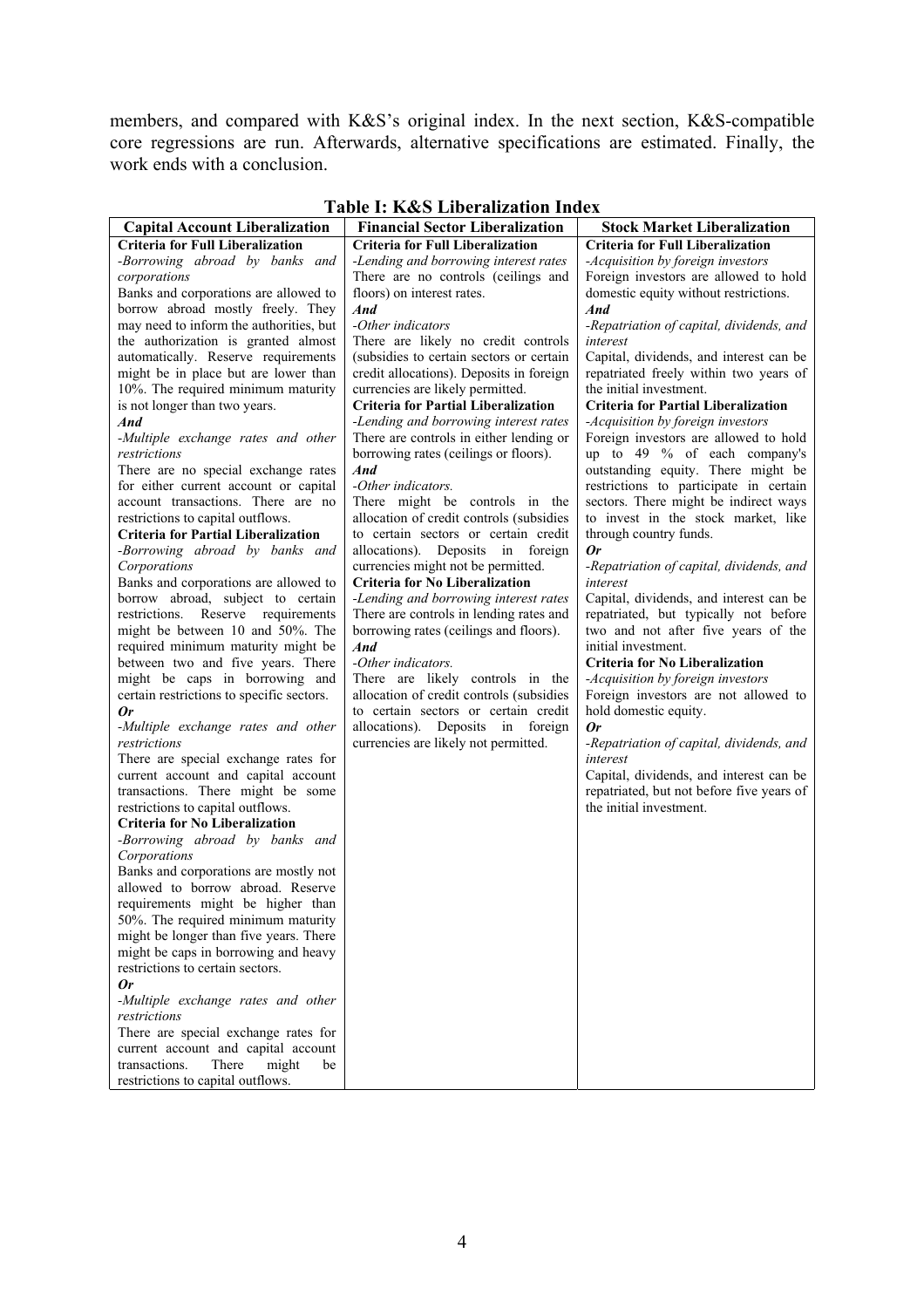# **2. Capital Account**

The achieving of capital account liberalization happened rather swiftly in most of the countries in my sample: by the mid 1990s, all bar Bulgaria and Romania had been declared Article VIII compliant (for those two countries, this happened in 1998: see Table II below).

|                  | Table II. Capital Account Enderandatio               |                                   |                 |
|------------------|------------------------------------------------------|-----------------------------------|-----------------|
| <b>Countries</b> | <b>EU Association Agreements: Date of</b>            | <b>Article VIII Compatibility</b> | <b>OECD</b>     |
|                  | entry into force                                     |                                   | Membership      |
| <b>Bulgaria</b>  | -Europe Agreement: 2/95 (signed 3/93).               | -IMF entry: 25/9/90. Article      |                 |
|                  | A "Europe" Trade Agreement also signed               | VIII: 24/9/98.                    |                 |
|                  | in 3/93.                                             |                                   |                 |
|                  | -Application for EU membership: 12/95                |                                   |                 |
| <b>Czech</b>     | -Czechoslovakia break-up: 1/1/93.                    | -IMF entry: $20/9/90$ (as the     | $-12/95$ : OECD |
| Rep.             | -(New) Europe Agreement: 2/95 (old one               | Czech and Slovak Federal          | membership.     |
|                  | signed in $12/91$ , new in $10/93$ ). A              | Republic, and, since 1/93, as     |                 |
|                  | "Europe" Trade Agreement since 3/92                  | separate<br>states).<br>Article   |                 |
|                  | (signed in $12/91$ ).                                | VIII: 1/10/95.                    |                 |
|                  | -Application for EU membership: 1/96.                |                                   |                 |
| <b>Estonia</b>   | -Independence: 20/8/91                               | -IMF entry: 25/5/92. Article      |                 |
|                  | -Europe Agreement: 2/98 (signed: 6/95).              | VIII: 15/8/94.                    |                 |
|                  | -Free Trade Agreement with the EU                    |                                   |                 |
|                  | signed in 7/94.                                      |                                   |                 |
|                  | -Application for EU membership: 11/95.               |                                   |                 |
| Hungary          | -Europe Agreement: 2/94 (signed: 12/91).             | $-IMF$<br>05/06/1982.<br>entry:   | -5/96: OECD     |
|                  | A "Europe" Trade Agreement since 3/92                | Article VIII: 1/1/96.             | Membership.     |
|                  | (also signed in $12/91$ ).                           |                                   |                 |
|                  | -Application for EU membership: 3/94.                |                                   |                 |
| Latvia           | -Independence: 21/8/91.                              | -IMF entry: 19/5/92. Article      |                 |
|                  | -Europe Agreement: 2/98 (signed: 6/95).              | VIII: 10/6/94.                    |                 |
|                  | -Free Trade Agreement with the EU                    |                                   |                 |
|                  | signed in 7/94.                                      |                                   |                 |
|                  | -Application for EU membership: 10/95.               |                                   |                 |
| Lithuania        | -Independence: declared in 11/3/90, only             | -IMF entry: 29/4/92. Article      |                 |
|                  | accepted by URSS in 6/9/91.                          | VIII: 3/5/94.                     |                 |
|                  | -Europe Agreement: 2/98 (signed: 6/95).              |                                   |                 |
|                  |                                                      |                                   |                 |
|                  | -Free Trade Agreement with the EU<br>signed in 7/94. |                                   |                 |
|                  |                                                      |                                   |                 |
| Poland           | -Application for EU membership: 12/95                |                                   |                 |
|                  | -Europe Agreement: 2/94 (signed: 12/91).             | $-IMF$<br>06/12/86.<br>entry:     | -11/96: OECD    |
|                  | A "Europe" Trade Agreement since 3/92                | Article VIII: 1/6/95.             | Membership.     |
|                  | (also signed in $12/91$ ).                           |                                   |                 |
|                  | -Application for EU membership: 4/94.                |                                   |                 |
| Romania          | -Europe Agreement: 2/95 (signed in                   | $-IMF$<br>15/12/72.<br>entry:     |                 |
|                  | 2/93). A "Europe" Trade Agreement (also              | Article VIII: 25/3/1998.          |                 |
|                  | signed in $2/93$ ).                                  |                                   |                 |
|                  | -Application for EU membership: 6/95                 |                                   |                 |
| Slovakia         | -Czechoslovakia break-up: 1/1/93.                    | -IMF entry: $20/9/90$ (as the     | $-8/00$ : OECD  |
|                  | -(New) Europe Agreement: 2/95 (signed:               | Czech and Slovak Federal          | Membership.     |
|                  | 10/93). A Trade Agreement since 3/92                 | Republic, and, since 1/93, as     |                 |
|                  | (signed: 12/91).                                     | separate<br>states).<br>Article   |                 |
|                  | -Application for EU membership: 6/95                 | VIII: 1/10/95.                    |                 |
| Slovenia         | -Independence: $25/6/91$ .                           | 14/12/92.<br>-IMF<br>entry:       |                 |
|                  | -Europe Agreement: 2/99 (signed 6/96).               | Article VIII: 1/9/95.             |                 |
|                  | -Application for EU membership: 6/96                 |                                   |                 |

|  |  |  | Table II: Capital Account Liberalization |
|--|--|--|------------------------------------------|
|--|--|--|------------------------------------------|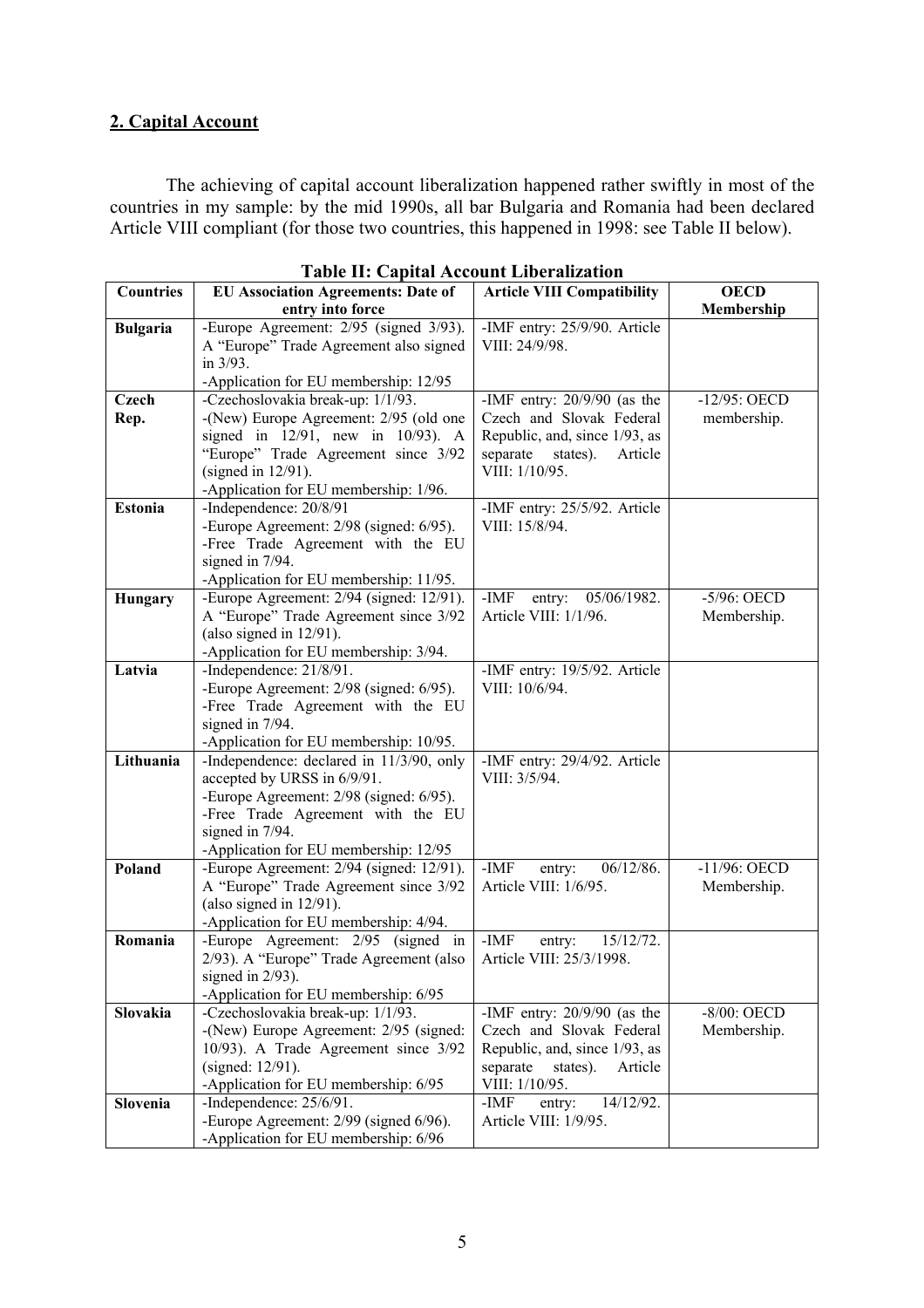One of the main driving forces behind this was the process of European Integration, for which external liberalization is a pre-requisite: in the early to mid-1990s, all the countries had signed Association Agreements with the European Union (frequently preceded by trade liberalization agreements with the EU, also called "Europe" trade agreements, usually with years given to the countries to prepare for their full implementation) and formally applied for EU membership.

Another additional factor supporting liberalization was IMF and OECD membership: four of the larger countries in my sample became OECD members during the second half of the 1990s. Another factor to be considered, as will become clear with the regressions analysis, is the *endogenous* decision process to liberalize in a sustainable fashion.

#### **3. Banking Sector**

1

 Financial integration, in the form of the opening up the banking sector to foreign banks, is seen as being positive, on a micro level, as foreign banks are usually better capitalized and more efficient than their domestic counterparts (of course, the domestic banking sector eventually catches-up: for an indication of this process at the ACs, see, among others, Tomova et al*.,* 2003). Also from a macroeconomic perspective, financial integration maybe positive for the Eastern European countries, both for long run growth and, as there are indications that foreign banks do not contract either their credit supply nor their deposit base, in helping to smooth the cycle (see de Haas and Lelyveld, 2003: they find some indication that this is linked to the better capitalization base and prudential ratios, as better capitalized domestic banks behave similarly to foreign banks). Given the bank-centered nature of virtually all the financial systems of the future Member States, this is particularly important for them.

In most of the future member states, the initial stage of the creation of the two-tier banking system,<sup>[7](#page-5-0)</sup>modelled on the Western European "universal bank" system,  $8$  was characterized by rather liberal licensing practices<sup>9</sup> and limited supervision policies (aimed at the fast creation of a *de novo* commercial, private banking sector: see Fleming et al., 1996, Balyozov, 1999, Enoch et al., 2002, Sörg et al., 2003). This caused a mushrooming of new banks in those countries in the early 1990s.

Parallel to this, a series of banking crises, of varied proportions, affected most of those *de novo* banking systems, due to this lax institutional framework, inherited fragilities from the command economy period (the political need to support state-owned, inefficient industries, with the consequent accumulation of bad loans and also the financing of budget deficits),

<span id="page-5-0"></span> $<sup>7</sup>$ In the Baltic states, already in 1987, as part of the Gorbachov reforms, the monobank Gosbak (which formed the</sup> financial system, together with an emissions bank) had spun-off five specialized banks in all URSS republics (Savings, Agriculture, Social, Industry and Construction, and Foreign Trade: a somewhat similar specialization was to be found in most other centrally planned economies, with, at least, a "central bank", a savings bank and a foreign trade one).

<span id="page-5-1"></span> ${}^8$ Levine (2002), after performing a panel analysis of large number of countries, concludes that either bank or market-based (i.e., via stock markets) financial systems can be growth-enhancing: what actually is relevant is the overall development of financial sector and, specially, *the quality and effectiveness of the institutional framework* (contract enforcement, investor protection, etc.).

<span id="page-5-2"></span>Sometimes almost comically so: as an example, in the early 1990s, Latvia allowed the creation of a bank – appropriately called Olympia Bank– just to finance the Latvian Olympic team.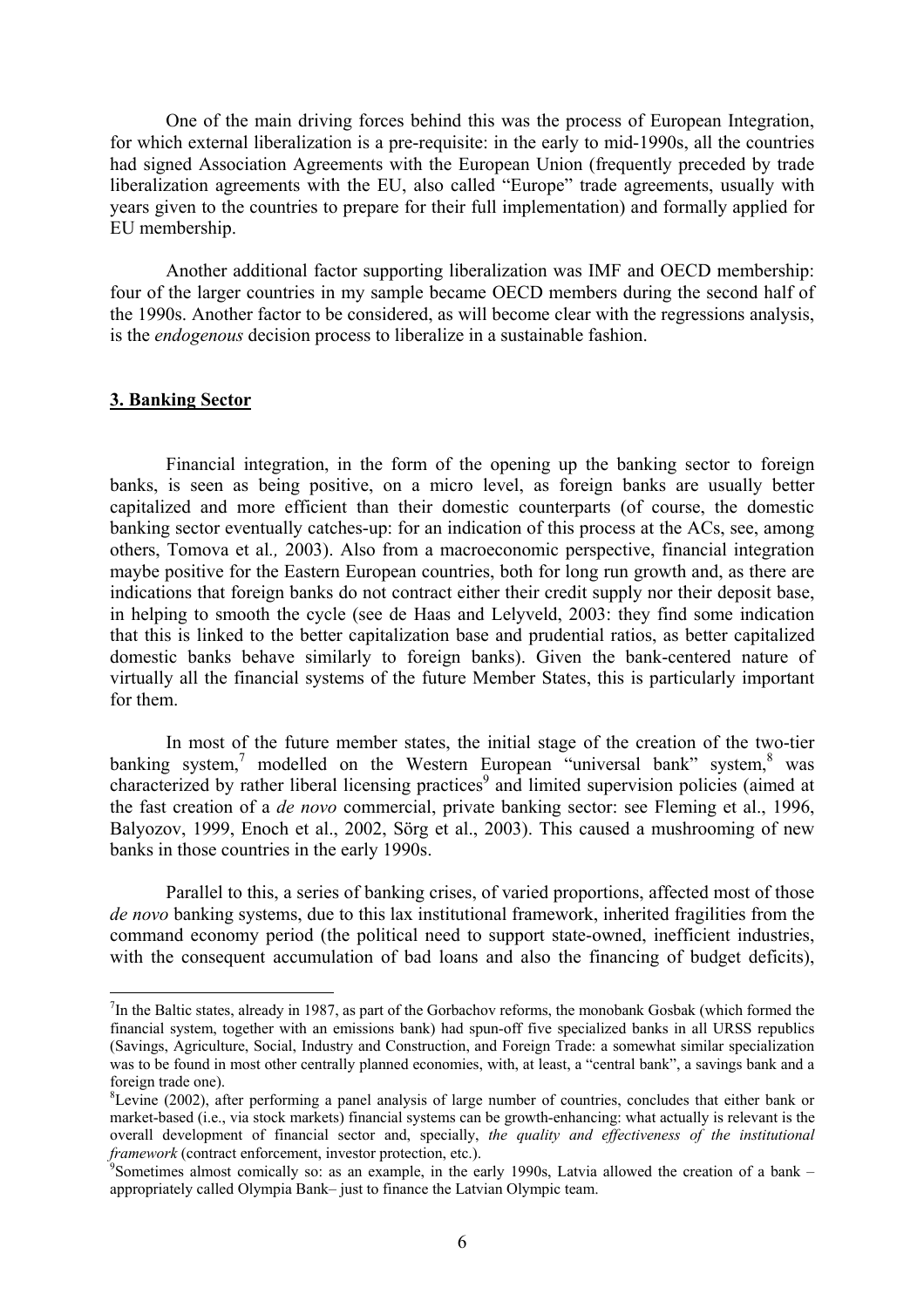macroeconomic instability, risky expansion and investment strategies and also sheer inexperience, both from the investors and from regulators. Progressively, the re-capitalization, privatization and internationalization of the banking system (mostly into the hands of EU financial conglomerates), coupled with the implementation of a more robust, EU-modeled institutional framework, did away with most of those problems.

Two of the worst cases where the set of Baltic banking crises and the Bulgarian episode, which are described in more detail on Box I below. Other smaller banking crises happened in Estonia in 1994 and 1998, and in Latvia in 1994. Caprio and Klingebiel, 2003, report smaller episodes of "financial sector distress" in the Czech Republic (94-95), Hungary (93), Poland  $(91-93)$ , <sup>10</sup> Romania (98-00), Slovakia (97) and Slovenia (92-94).

The initial proliferation of banks was, quite naturally, followed by a process of consolidation and strengthening –parallel to the privatization of the remnant state-owned components of the financial system– of the banking sector in most of those economies (in Bulgaria, from 81 banks in 1992 to 35 in 2001, in the Czech Republic from 55 in 1995 to 38 in 2001, Estonia, from 42 in 1992 to 7 currently, while Hungary had 33 banks in 2002, showing only a very slight decrease from the early  $1990s$ ,<sup>11</sup> Latvia from 56 in 1994 to 23, Lithuania from 27 in 1993 to  $13$ ,<sup>12</sup> in Poland from 81 in 1995 to 71 in 2001,<sup>13</sup> in Romania from 45 in 1998 to 41 in 2001,<sup>14</sup> in Slovakia from 22 in 2000 to 19 in 2001, and in Slovenia, where the number fell from 25 to 21 during 2001 alone<sup>15</sup>).

This consolidation process was frequently led by foreign companies, which now hold the majority of the assets of the banking system in virtually all of them –contrary to the situation in the current EU Member States– bar Slovenia.<sup>16</sup> This process now has a component of regional expansion of the Eastern European banks themselves, or, more precisely in most cases, the regional expansion of Western banks via some of their locally-owned subsidiaries (see Sörg et al., 2003, ibid). The share of banking assets to GDP, nevertheless, is still far below the Euroarea average (which stood at around 265% of GDP by end 2001), compared with 47% in Bulgaria, 136% in the Czech Republic, 72% in Estonia and Latvia, 32% in Lithuania, 63% in Poland, 60% in Hungary, 30% in Romania, 96% in Slovakia and 94% in Slovenia (data also for  $2001$ ).<sup>17</sup>

<u>.</u>

<span id="page-6-0"></span> $10R$ eininger et al., 2002, estimate the costs of the re-capitalization programs to have reached 12% of the GDP for the Czech Republic, 7% for Hungary and 1.4% for Poland, for the late 1990s. Caviglia et al., 2002, quotes much higher numbers (25%, 13% and 8%), but those figures are for the whole 1990s.<br><sup>11</sup>Plus 8 credit institutions, and 191 savings and credit cooperatives.<br><sup>12</sup>Plus 41 credit unions.<br><sup>13</sup>Plus 642 cooperative banks.<br><sup>14</sup>Plus 925

<span id="page-6-1"></span>

<span id="page-6-2"></span>

<span id="page-6-3"></span>

<span id="page-6-4"></span>

<span id="page-6-5"></span>

<span id="page-6-6"></span><sup>63%</sup> in Hungary, 70% in Poland, 55% in Romania, 83% in Slovakia. In the Baltic republics, around 98% of assets in Estonia, 68% in Latvia, and 87% in Lithuania are foreign owned (see Sörg et al., 2003, ibid). Especially for Estonia, were 82% of the assets are Swedish-held, this may imply a higher likelihood of exposure of its financial system to parent bank country-specific shocks (which also depends on the degree of diversification of assets of the parent bank: see IMF, 2003(b)). Slovenia is the "laggard", with 25.3% of the banking system still state-owned (Romania has the highest share of state-ownership, with 42%), and only 28% foreign owned – which, nevertheless, was an almost doubling of the share, just between 2001 and 2002.

<span id="page-6-7"></span> $17$ Part of this financial shallowness is due to the fact that a substantial part of the investment financing for companies is done via inter-company financing, due to the large share of foreign ownership, and due to direct commercial financing with non-resident banks. The latter also happens, to smaller degree, with commercial credit to households (see Reininger *at al*, 2002, ibid., and Caviglia at al., 2002, ibid.)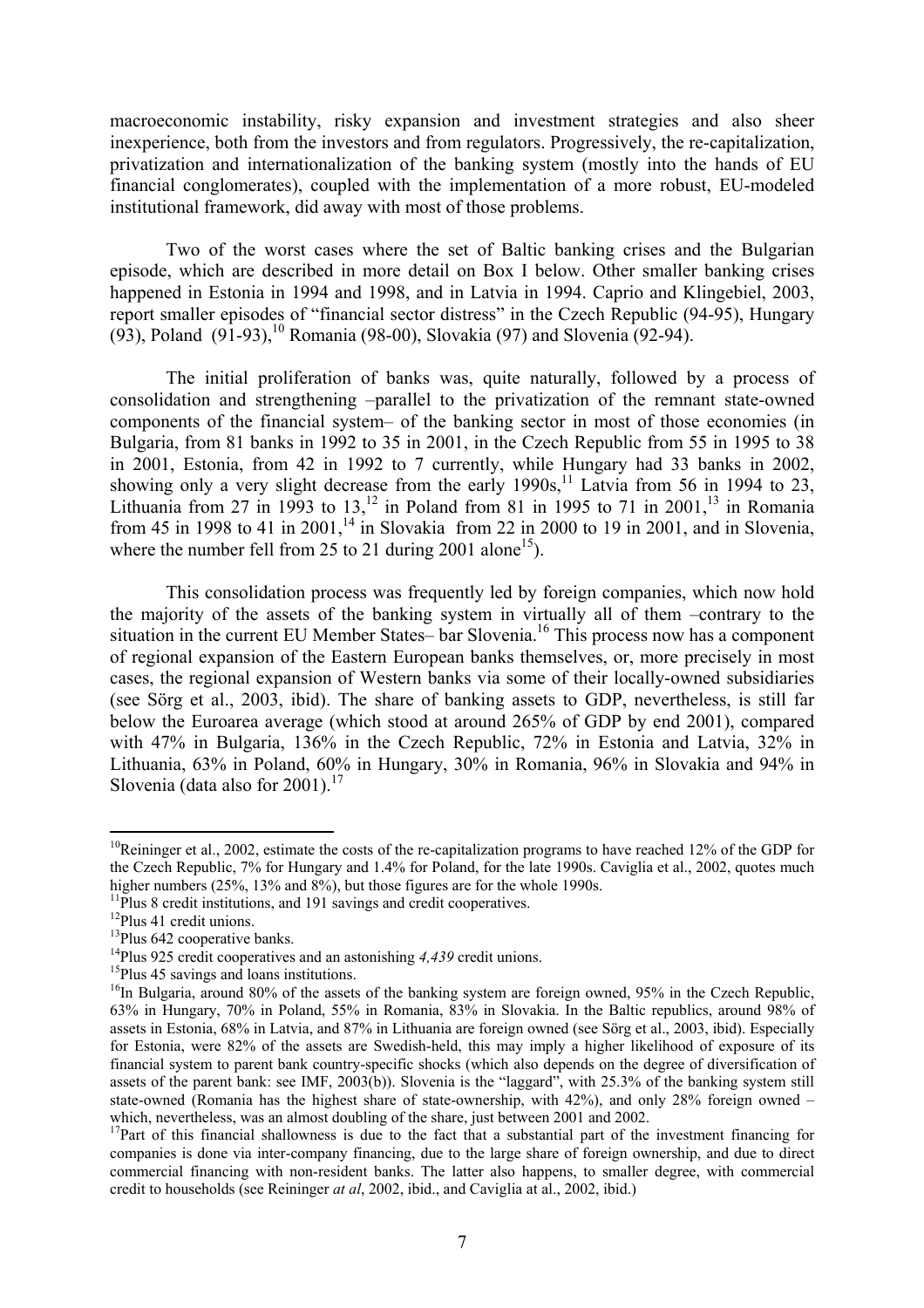Another peculiar feature of the banking system in the region is that foreign currency lending  $-\text{usually}$  euro-denominated<sup>18</sup>– to *residents* is very high, especially in the Baltic republics: with 80% of total loans in Estonia, 56% in Latvia and 61% in Lithuania. Also, the Baltic countries have substantial shares of deposits by non-residents, with over 10% in Estonia and Lithuania and close to 5% in Latvia (Latvia, with its close trading ties to Russia, has a particular strategy of selling itself as a stable financial services center to CIS depositors: see IMF, 2003(b), ibid).

The supervision system has also substantially improved, and, following recent international –and EU- best practice, is now centered in independent universal supervisory agencies in the most advanced of those countries<sup>19</sup> (Reininger et al., 2002, ibid., estimate that the *formal* regulatory environment for the Czech Republic, Hungary and Poland is actually above the EU, and that its *actual* enforcement level is at its average; Liive, 2003, gives a description of the Estonian experience that culminated in the creation of the EFSA –Estonian Financial Supervisory Authority- in January 2002).

#### **Box I: Banking Crises in Eastern Europe**

 The Baltic bank crises were, to different degrees, linked to liquidity difficulties related to relations with Russia (in the November 1992 Estonian case, by the freezing of assets held by some Estonian banks in their former Moscow headquarters, while the Latvian and Lithuanian episodes of, respectively, March and December 1995, were caused by the drying-up of lucrative trade-financing opportunities with Russia, whose export commodities, at that time, were still below world price levels) and regulatory tightening (Latvia, Lithuania), compounded by the elimination of credit opportunities with the implementation of the Estonian and Lithuanian CBAs (Currency Board Arrangements). In Lithuania, as in Bulgaria, the financing of the budget deficit also played a role. In the Estonian and Latvian cases, around 40% of the assets of the banking system where compromised, in the Lithuanian and Bulgarian cases, around a third.

The Bulgarian 1996-1997 crisis eliminated a third of its banking sector, and led the country to hyperinflation (reaching over 2000% in March 1997, see Yotzov, 2002). Its roots lie in the political instability that preceded it (which, on its turn, led to inadequate real sector reform, with state-owned, loss making enterprises being financed via the budget deficit or through arrears with the, at the time, still mostly state-owned part banking sector: those arrears were, in turn, partially monetized by the Bulgarian National Bank –BNB- and the largest state bank, the State Savings Bank -SSB). Periodic foreign exchange crises (March 1994, February 1997) and bank runs (late 1995, late 1996, early 1997) were part of this picture. The implementation of tighter supervisory procedures during 1996 (giving the BNB the power to close insolvent banks), and a tightening of policy actually led to more bank runs. A caretaker government in February 1997 (before a newly elected government took power in May) paved the way to longer lasting reform and the implementation of the CBA, with its tighter budget constraints towards both the government and the banking sector. This reform process happened with the support from multilateral institutions (namely, the IMF).

<span id="page-7-0"></span> $18$ The potential exposure to currency risk caused by this is somewhat limited by the fact that several of the ACs – namely, Bulgaria, Estonia and Lithuania– have euro-based currency boards and all of the ACs are, of course, prospective members of the euro area.

<span id="page-7-1"></span><sup>&</sup>lt;sup>19</sup>Garcia Herrero and Del Rio, 2003, find no significant difference in terms of financial sector stability between central bank-centered and independent financial supervisory authorities. Schinasi, 2003, describes the rationale for central bank-centered financial supervisory authorities.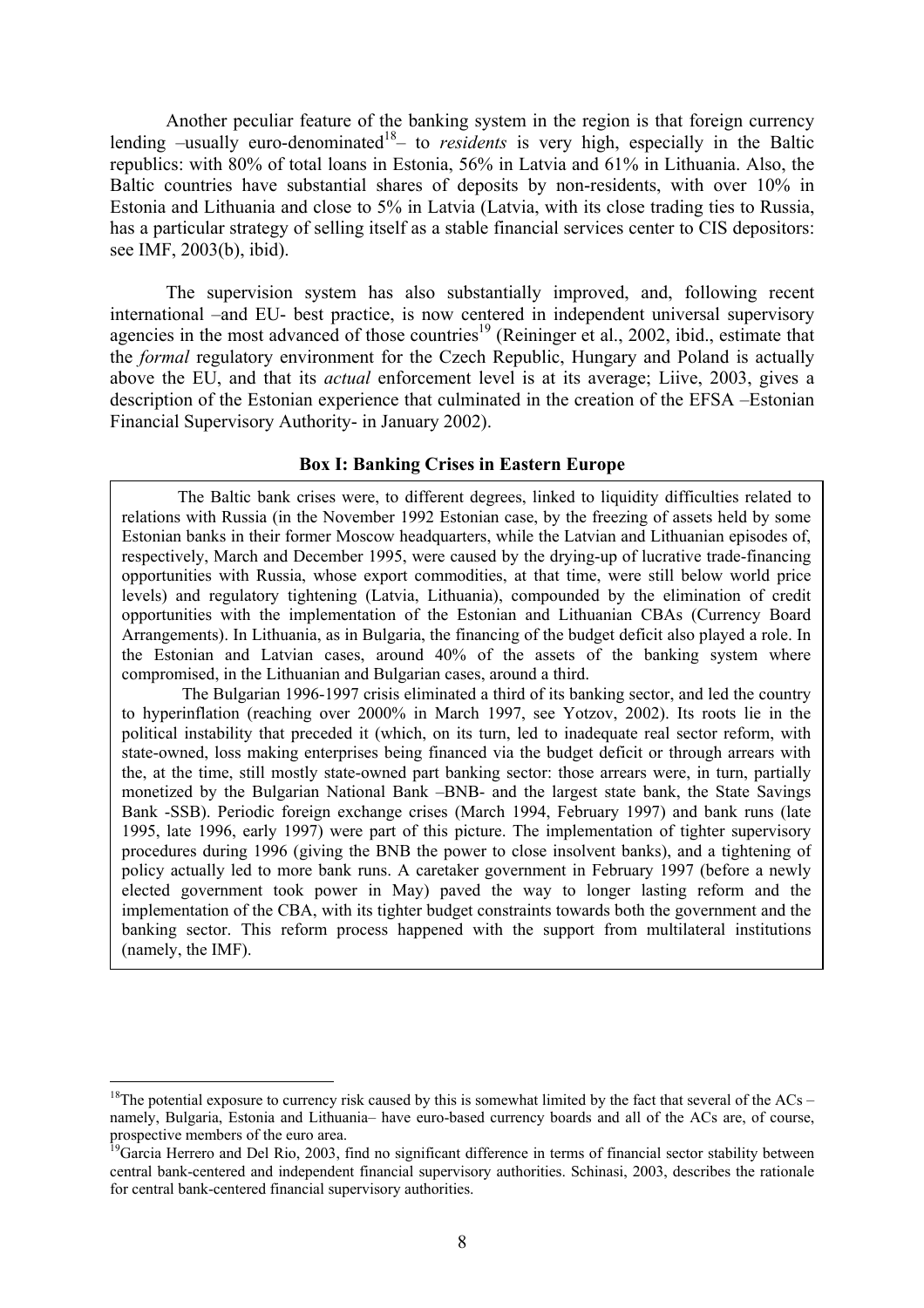#### **4. Stock Markets**

The existence of stock markets is assumed to be beneficial for economic performance. In principle, it provides a way for companies to raise capital at lower costs than through simple banking intermediation, and because it is not as restricted a source of capital as internal financing. Also, it is assumed that the existence of alternative modes of finance may reduce the likelihood of credit crunches caused by problems with the banking sector (see Greenspan, 2000). Additionally, the existence of external ownership is (or was, given the recent problems with market-based governance in the US and the EU, and the shift towards a more regulated environment) assumed to provide better governance for the management of firms. The majority of economic analyses seem to support the position that a diversified financing mix is positive for economic growth and stability.

As described in the previous section, all the financial sectors in the future Member States are bank-centered, with stock markets playing marginal roles in most of them (and, in some, a *very marginal* role: in Bulgaria, Slovakia and Romania, their average market capitalization in GDP terms is below 5%: see Figure I below).

|                 | Table III. Date of twe-jet eation of Stock Exenanges.                                    |
|-----------------|------------------------------------------------------------------------------------------|
| Country         | Date of Creation of Stock Exchange                                                       |
| <b>Bulgaria</b> | -5/92: First Stock Exchange begins trading (up to 20 regional ones created); 10/97: The  |
|                 | Bulgarian Stock Exchange-Sofia (resulting from the consolidation of the previous ones)   |
|                 | opened. Stock index available from 1/98                                                  |
| Czech Rep.      | 4/93: Current Stock Exchange begins trading. Stock index available from 5/94             |
| <b>Estonia</b>  | -5/96: Foundation of Tallinn Stock Exchange; 2/02: Merge with Helsinki Stock Exchange    |
|                 | (HEX). Stock index available from 6/96                                                   |
| <b>Hungary</b>  | -6/90: Stock Exchange (re-) established. Stock index available from 2/91                 |
| Latvia          | -12/93: Stock Exchange established. 8/02: Finnish HEX acquires Riga Stock Exchange and   |
|                 | Depositary. Stock index available from 2/96                                              |
| Lithuania       | -9/93: Stock Exchange trading begins. Stock index available from 1/96. 3/04: Finnish HEX |
|                 | acquires Lithuania National Stock Exchange.                                              |
| Poland          | -4/91: Warsaw Stock Exchange re-opened. Stock index available from 5/91                  |
| Romania         | -11/95: Stock Exchange begins to operate. Stock index available from 5/98                |
| <b>Slovakia</b> | -4/93: Stock Exchange begins trading. Stock index available from 9/93                    |
| Slovenia        | -12/89: Stock Exchange established. Stock index available from 1/94                      |

### **Table III: Date of (Re-)Creation of Stock Exchanges.**

All of these countries had (re-)established stock markets<sup>20</sup> by the mid-90s<sup>21</sup> (see Table III above). About half of the future Member States used them to drive the initial process of reprivatisation, either via mass issues of voucher certificates for residents (the most famous case of this strategy was the Czech Republic), or via IPOs (Initial Public Offerings) re-privatisation processes,  $^{22}$  to lock-in domestic and foreign strategic investors (see Claessens at al., 2000). In the voucher-driven privatization, the initial large number of investors and traded stocks in those stock markets was soon concentrated in a rather limited number of institutional investors  $-d$ omestic and foreign- and "blue chip" stocks.<sup>23</sup> In the IPO-driven markets, the

<span id="page-8-3"></span><span id="page-8-2"></span>

<span id="page-8-0"></span><sup>&</sup>lt;sup>20</sup>One must not forget that those were mostly integrated market economies before the disruptions caused by the Second World War and the posterior Russian occupation: The Warsaw Stock Exchange was created as early as

<span id="page-8-1"></span>*<sup>1817</sup>*, and the first Prague stock market was created in 1871 (see Bhattacharya and Baouk, 2002).<br><sup>21</sup>The former Federal Republic of Yugoslavia, of which Slovenia was a part, combined from early on elements of a market eco

<sup>&</sup>lt;sup>22</sup>Namely, in Estonia, Latvia, Hungary, Poland and Slovenia.<br><sup>23</sup>Due to this, Ihnat and Prochazka, 2002, put the *real* Czech equity market capitalization at about *half* of its apparent GDP share.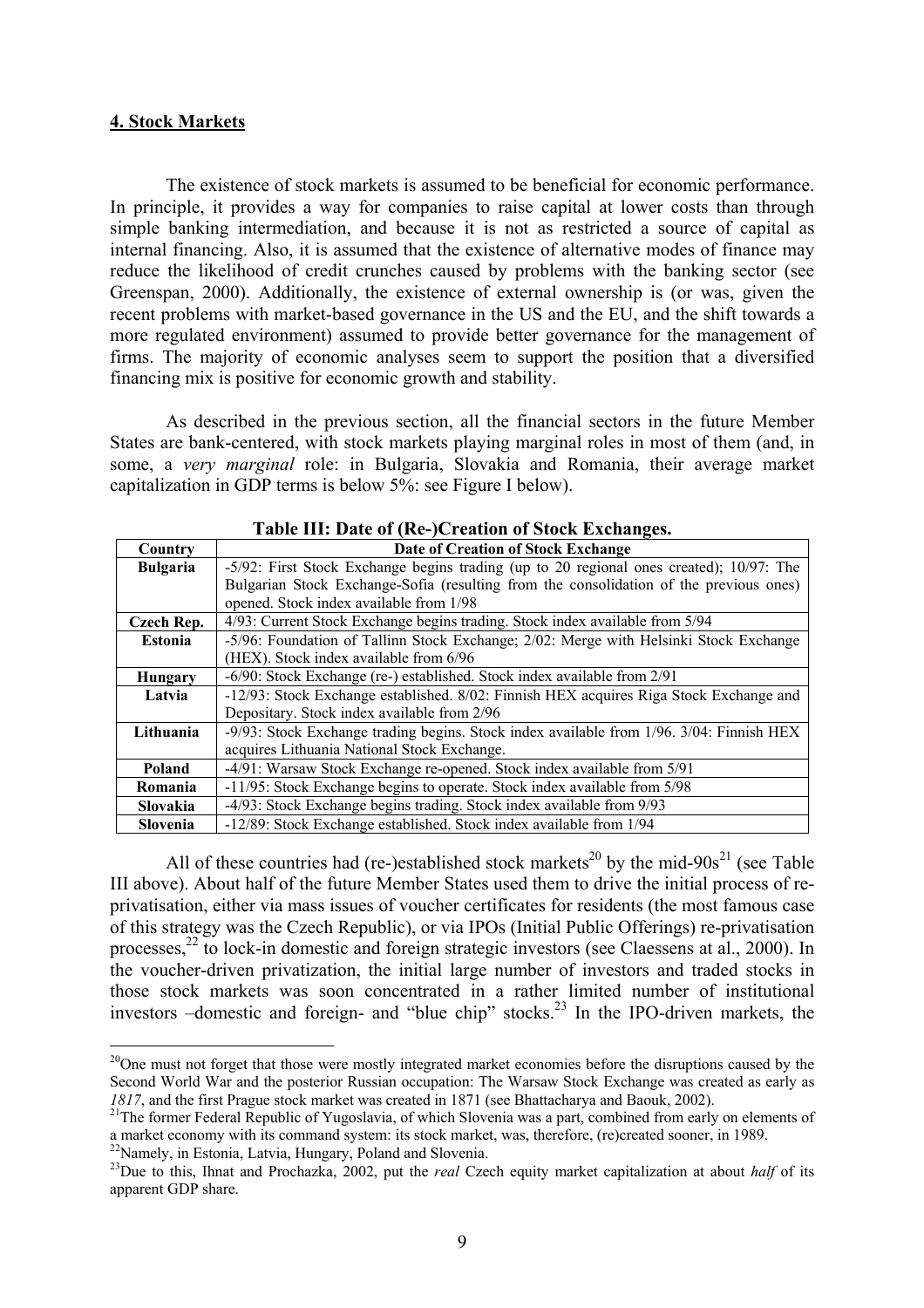number of stocks and investors actually tended to increase with time, albeit from a rather concentrated base.

Even in the largest ones, nevertheless, market capitalisation, as a GDP share, was and remains rather low (see Figure I below), and far below the EU average (around 72% of GDP). Only in the Czech Republic, Estonia<sup>24</sup>, Hungary and Slovenia the average market capitalization is above a 20% GDP share, while in Romania is *below* 1% in several years.<sup>25</sup> Also, the average market turnover is equally below the one observed in comparable EU economies. Similarly to what is observed in the banking sector, the initial regulatory environment was deliberately lax, and the regulators were plagued by much the same problems of inexperience and limited number of staff and resources[.26](#page-9-2)





Source: Claessens at al., 2003, modified by the author.

1

This does not mean that domestic agents in those countries lack access to the financial services supposed to be provided by stock markets: the very process of opening up, the increase in cross-border trade in financial services, the harmonization of rules for capital trading with the EU (including the ongoing efforts of the Lamfalussy Committee towards a single European market for securities: according to the current proposal, small and medium size firms would be able to use a simplified prospectus valid throughout the EU and choose the country of its approval), plus the development of information technology, all imply that is not actually necessary –nor economically optimal, given economies of scale– for each

<span id="page-9-0"></span> $^{24}$ Estonia, with the highest share, close to 40% of GDP, above even Hungary, an "early reformer", is an interesting case, especially when one considers that this was done basically by attracting strategic foreign investors via IPOs (as indicated above) and *without any significant market for government debt* –contrary to Latvia and Lithuania– as Estonia is constitutionally required to hold a balanced budget (see IMF, 2003(b), ibid.). On the other hand, on the Central European economies with larger stocks of public debt and average public deficits (see Vinhas de Souza and Borbély, 2003), the existence of a public debt market may have helped those stock markets (see Reininger at el., 2002, ibid).<br><sup>25</sup>Pogonaru and Apostol, 2002, blame this dismal performance on a failed "voucher" mass privatization process

<span id="page-9-1"></span>and on a general policy inconsistency towards reforms.<br><sup>26</sup>In some cases, the regulatory structure was not even created, as was the initial situation in the Czech Republic.

<span id="page-9-2"></span>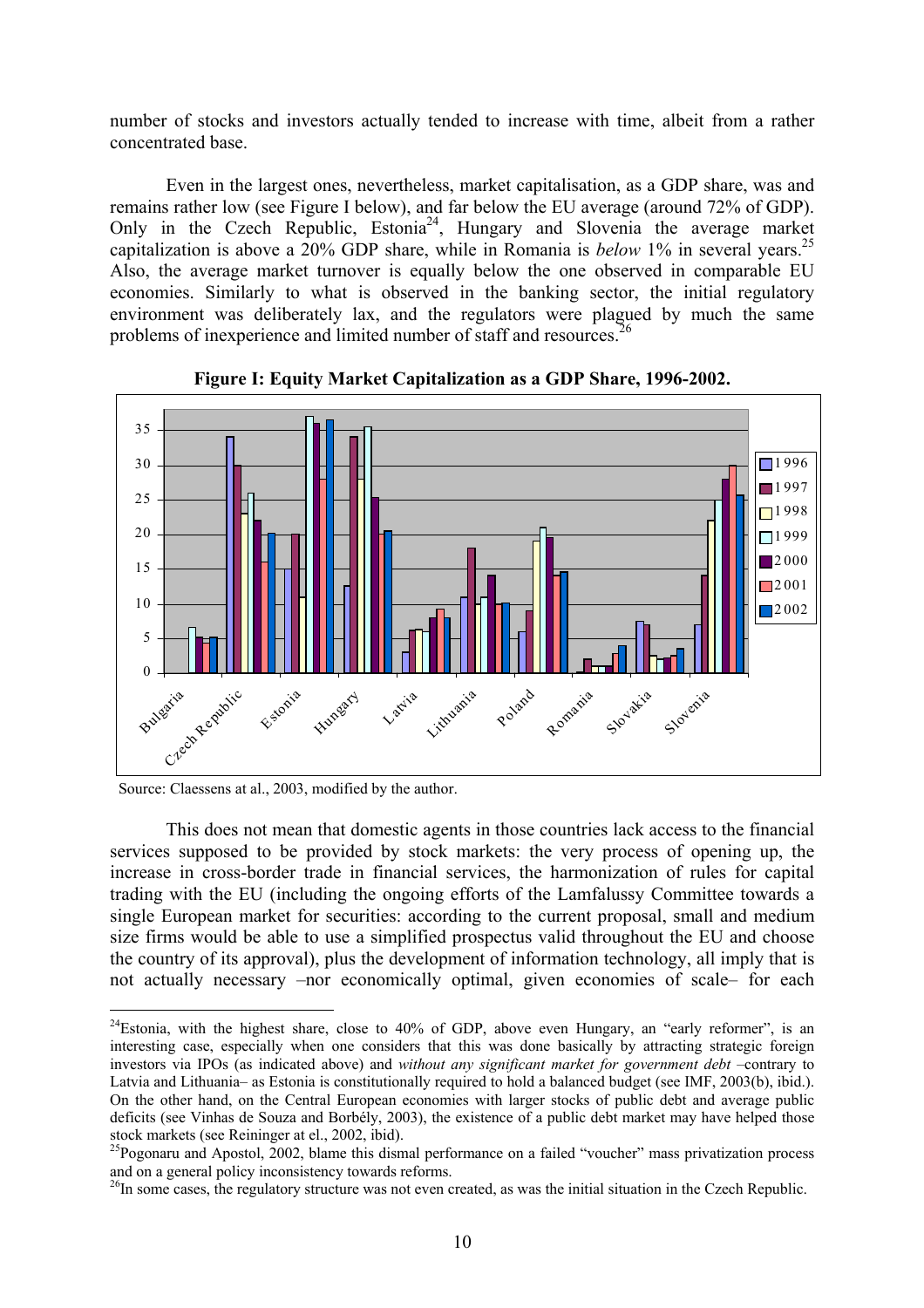individual country to have its own separate stock market.<sup>27</sup> One must also recall that the current national stock markets in the mature developed economies are themselves the result of process of consolidation –and closing- of smaller *regional* stock markets (as was observed in Bulgaria in the early 1990s), which still today coexist with larger, dominant national stock exchanges even in some mature markets, like Germany and the US.

Nevertheless, the observed tendency of *domestic* larger companies, with presumed better growth prospects, to list abroad (see Table IV below), due to the obvious  $cost^{28}$  and liquidity advantages of the larger international stock markets, does seems, on balance.<sup>29</sup> to deprive those stock markets of liquidity (see Claessens at al., 2003). On the other hand, nonresidents seem to play a major role in most of those markets (accounting for 77% of the capitalization in Estonia, 70% in Hungary and half of the *free-float* capitalization in Lithuania).

|                       | Market capitalization of           | Value Traded | Number of | Share of | Total            |
|-----------------------|------------------------------------|--------------|-----------|----------|------------------|
|                       | Internationally Listed firms/Total | Abroad/Value | Cross     | Cross    | Number of        |
|                       | Market Capitalization              |              | Listed    | Listed   | Listed           |
|                       | $(\%)$                             | Domestically | Firms     | Firms    | Issuers          |
| <b>Bulgaria</b>       | N.A                                | N.A          | N.A       | N.A      | $30*$            |
| <b>Czech Republic</b> | 98.90                              | 11.8         | 40        | 36       | 111 <sup>P</sup> |
| Estonia               | 95.30                              | 84.7         | 8         | 44.4     | 18               |
| <b>Hungary</b>        | 99.80                              | 14.6         | 52        | 74.3     | 70               |
| Latvia                | 0.30                               | 0.6          | 2         | 12.5     | 16               |
| Lithuania             | 42.40                              | 337.3        |           | 11.4     | $44^{\S}$        |
| Poland                | 81.30                              | 62.5         | 30        | 12.2     | $246^N$          |
| Romania               | N.A                                | N.A          | N.A       | N.A      | 63               |
| Slovakia              | 76.20                              | N.A          | 6         | 23.1     | 26               |
| Slovenia              | 7.00                               | 5.9          | 2         |          | 189              |
| Average               | 62.60                              | 73.9         | 14.5      | 26.9     | 81.3             |

**Table IV: Listed Firms and Cross Listings** 

Source: Claessens at al., 2003, modified by the author; \*In the "Official Market", in the "Free Market" for small caps, another 372 (in 2001); <sup>P</sup>It is estimated that only 15 shares are actively traded; <sup>§</sup>In the "Official Market" only *six* companies are listed; <sup>N</sup>Due to legal reasons, major foreign-owned banks are forced to list on the Warsaw Stock Exchange: they are believed to be responsible for a full third of the market capitalization, while 90% of the "free float" is done by just 20 stocks.

<span id="page-10-0"></span><sup>1</sup> <sup>27</sup>As a matter of fact, three of the stock markets in my sample, Estonia, Latvia and Lithuania, had their Stock Exchanges acquired by the Helsinki Stock Exchange –HEX- between 2002 and 2004. The HEX itself merged with the Swedish Stock Exchange -OM- in May 2003. There are also several overlapping regional associations and linkages with other EU stock markets, like the i) co-operation between all Baltic stock exchanges formalized by a memorandum of understanding signed in April 1999, which quotes a joint list of Baltic companies, ii) the establishment of a joint index of Central European Stock Exchanges, known as CESI Index, which has been calculated by Budapest Stock Exchange since July 1996 and comprises the most liquid securities from the Bratislava, Budapest, Prague and Warsaw exchanges, or iii) the NEWEX, established in November 2000 as a joint venture of the Frankfurt and Vienna Stock Exchanges to list Central Eastern European stocks. The Bulgarian Stock Exchange and the Athens Stock Exchange also signed a memorandum of understanding in 2001. This actually mirrors developments among stock markets in the more mature EU markets, like the merger of the Belgian, Dutch, French and Portuguese national stock exchanges that resulted in the creation of the

<span id="page-10-1"></span>EURONEXT, the HEX-OM merger and the NOREX, the loose association the Scandinavian stock exchanges. <sup>28</sup>Domowitz et al., 2000, estimates that the total trading costs in the Stock Markets of Budapest and Prague were *three* 

<span id="page-10-2"></span><sup>&</sup>lt;sup>29</sup>On the other hand, a foreign listing may also increase domestic trading, if this foreign listing is perceived by domestic investors a sign of quality of a particular stock. Also, foreign stock trading may, in principle, also be unwound at the domestic stock market itself.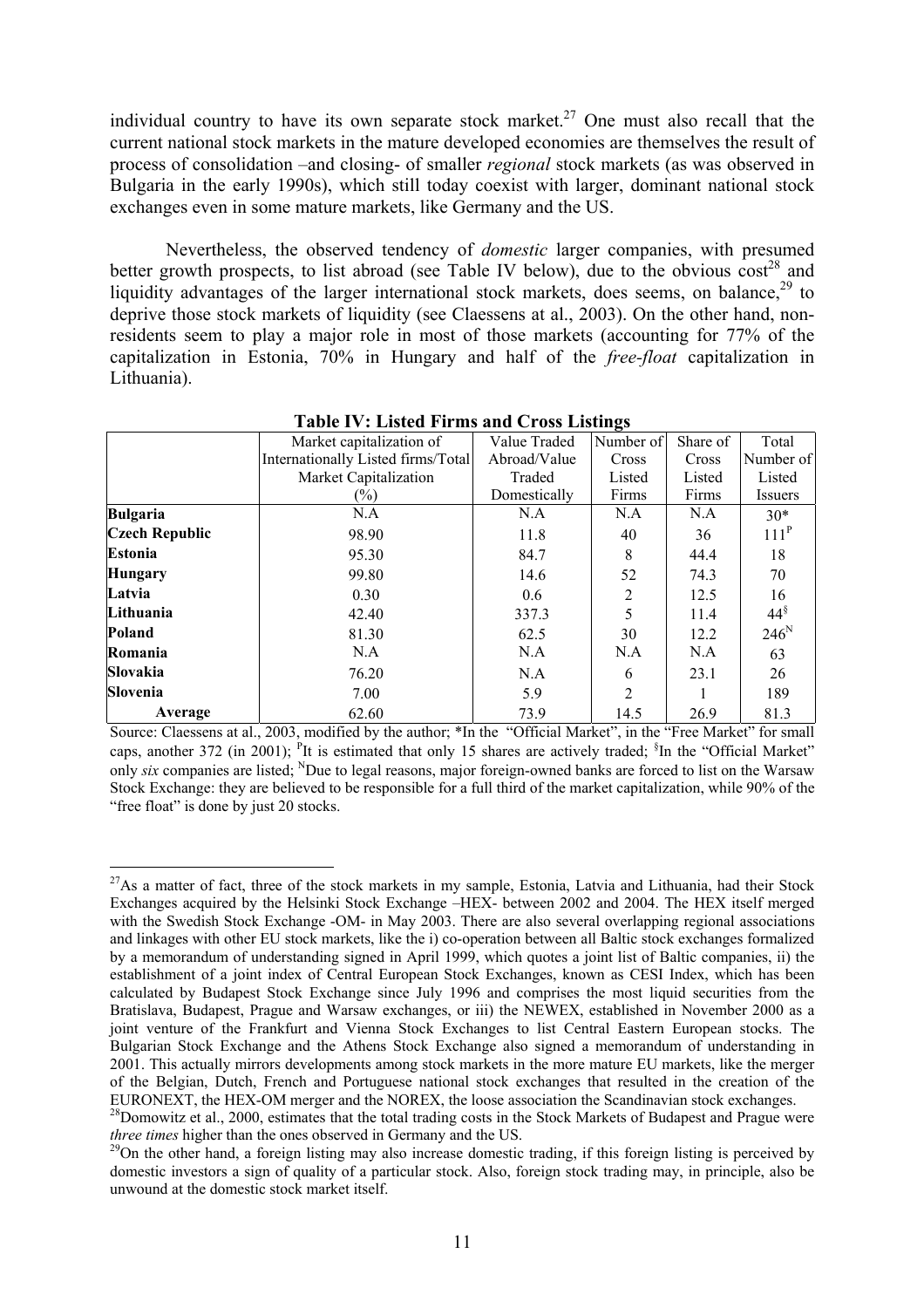All the specific questions described above concerning the way those stock exchanges were founded and their later developments, plus their relative smallness and shallowness, affect the dynamics of their stock market indexes  $(SMI)$ ,  $^{30}$  and are clearly reflected by them (as one may see in Figure II, below). This, coupled with the rather limited duration of the series, may affect their adequacy as proxies of financial cycles, as one will see on Section 7.



**Figure II: Stock Market Indexes** 

Source: Datastream, modified by the author. The price indexes here were converted to US Dollars and re-based to a common reference period were they equal 100, May of 1998. The country codings are as described in the Annexes.

#### **5. Estimated Indexes**

1

The construction of the index for this new sample of countries was the core of this work. A comprehensive effort was done to crosscheck the information collected from papers and publications with national sources.<sup>31</sup> Below I present the estimated monthly index, for the period January 1990 to June 2003 (see Figure III). The base data for its construction was collected from IMF and EBRD publications, then exhaustively verified both with national sources and with works written about the individual countries and the region. This is an index that falls with liberalization, where maximum liberalization equals *one* and minimum *three* (in this sense, one could actually see it as an index of financial *repression*). As an additional

<span id="page-11-0"></span><sup>&</sup>lt;sup>30</sup>Reininger et al., 2002, ibid., estimate that for the Czech Republic, Hungary and Poland, *five* stocks are responsible for 50% of the weight of the respective stock market indexes.

<span id="page-11-1"></span><sup>&</sup>lt;sup>31</sup>The author would like to thank the Austrian National Bank (Jarko Fidrmuc), Bank of Bulgaria (Nikolay Nenovsky), Czech National Bank (Vit Barta and Michal Slavik), Bank of Estonia (Raoul Lättemäe), National Bank of Hungary (Ágnes Csermely and Zoltán Szalai), Bank of Latvia (Zoja Medvedevskiha and Martins Prusis), Bank of Lithuania (Violeta Klyviene), Bank of Poland (Mariusz Jarmuzek), Bank of Romania (Dorina Antohi), National Bank of Slovakia (Juraj Janosik), Bank of Slovenia (Janko Tratnik and Karmen Juren), Bratislava Stock Exchange (Andrea Hippova and Monika Zabadalova), Budapest Stock Exchange, Ljubljana Stock Exchange (Barbara Meza), Prague Stock Exchange (Eva Hoskovcová), Riga Stock Exchange (Inese Purgaile), Sofia Stock Exchange (Pantaley Karasimeonov), Tallinn Stock Exchange (Sandra Meigas), National Stock Exchange of Lithuania (Arminta Saladziene), Warsaw Stock Exchange (Monika Matlak) for their help in the construction of the liberalization index used here.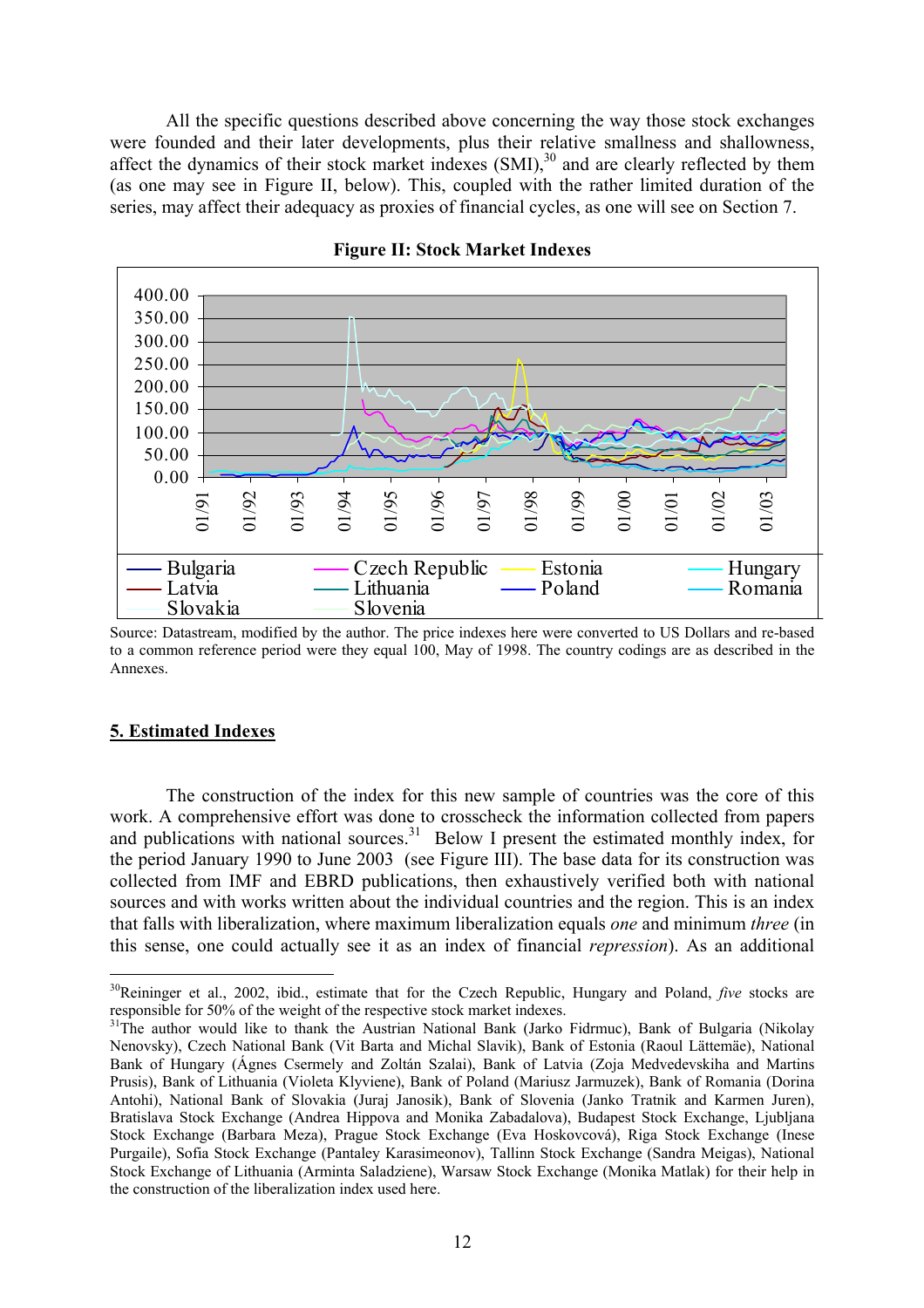robustness check, the year-end value of the index here constructed was regressed on the combined EBRD's yearly indexes of banking sector reform and non-banking financial sector reform. The results from a panel regression with the index constructed here on the LHS and the EBRD index on the RHS yield a coefficient of .60, and correlations among the individual country-specific index series range from -0.91 to –0.35.



**Figure III: Average Full Liberalization Index.**

As one may see from Figure III above, the process of integration and liberalization was almost continuous throughout the 1990s and early 2000s. The spikes in the "Full Liberalization Index" in the early 1990s do not indicate reversals: the merely reflect the entry into the sample of the newly independent Baltic republics. As former members of the Soviet Union, they "enter" the world as highly closed economies, but those countries introduced liberalization reforms almost immediately from the start. After this, a slight increasing trend, that does reflect a mild liberalization reversal, is observed, starting mid-1994 and lasting *until* early 1997, from when a continuous liberalization trend is observed: this reversal will be explained below. Noteworthy here is the fact that *virtually none* of the obvious candidates for a reversal of liberalization (the 1997 Asian Crisis, the collapse of the Czech monetary arrangement in 1997, the collapse of the Bulgarian monetary arrangement in 1996/97, the 1998 Russian Crisis, the 1999-2001 oil price shocks –as all those economies are highly dependent of imported energy sources) seems to have driven these mild liberalization reversals.

Comparing the Full Index constructed here with the one constructed by K&S, for similar time samples, one may observe that the ACs start substantially below the average level of other emerging markets –i.e., they are *more* liberalized, but both the "entry" of the initially less liberalized former Soviet republics, plus continuous liberalization efforts in the emerging market K&S set reverse this situation. A similar liberalization reversal trend in both the ACs and the merging market set is observed from early 1994, but it is actually slightly stronger on the ACs sample, until its reversal in 1996. By the end of my sample, the ACs are clearly below the final value for the emerging set in K&S's sample. This sort of remarkably fast pattern of the ACs' "leap-froging" towards best international practice is also observed in several types of institutional frameworks, like, for instance, monetary policy institutions and instruments (see Vinhas de Souza and Hölscher, 2001): a process that virtually took decades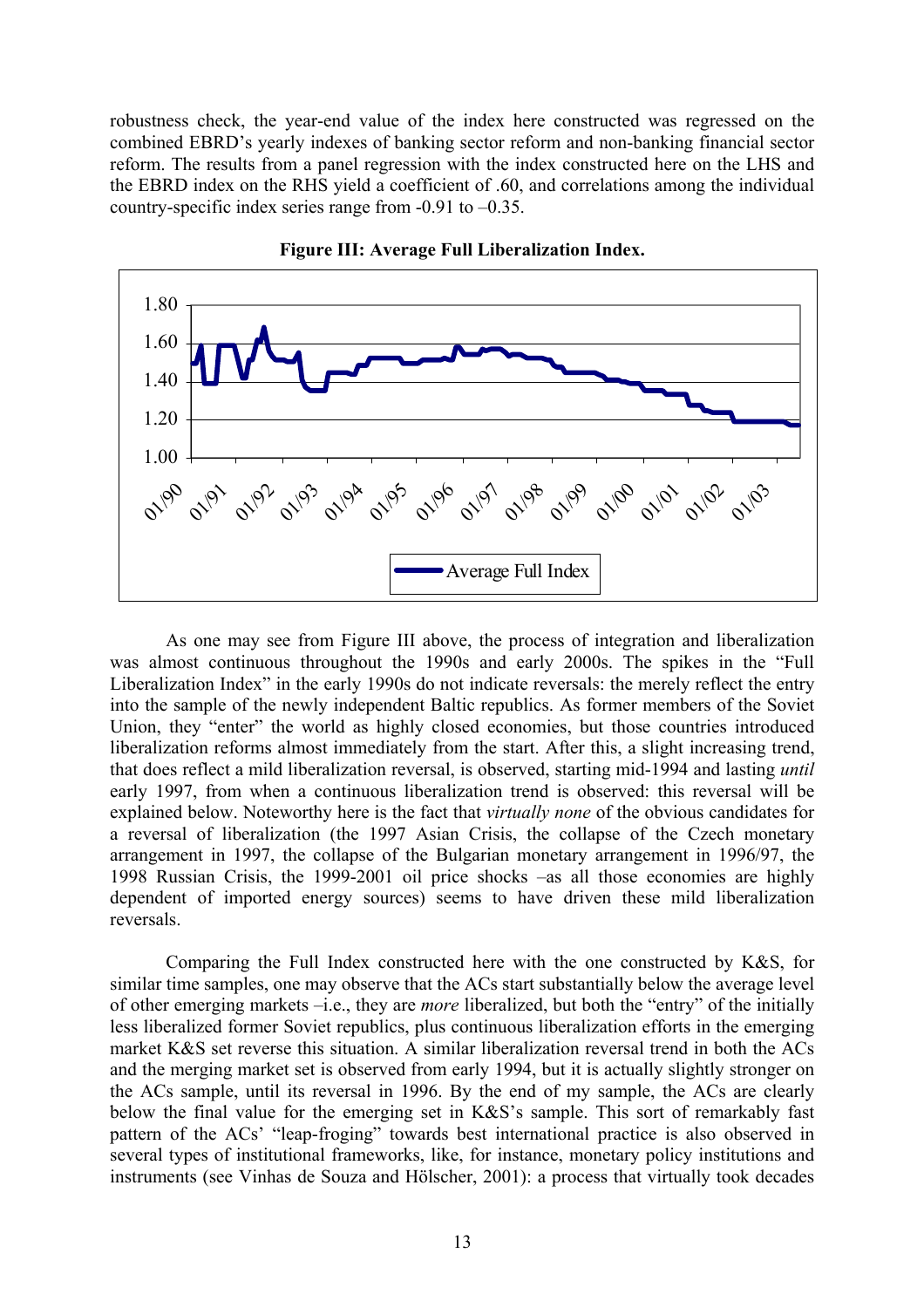for Western central banks was compressed in a half a dozen years in the Future Member States. Nevertheless, by the end of the sample, both emerging and ACs are still above the level of mature, developed economies.



**Figure IV: Comparing the Liberalization Indexes** 

Analyzing the individual components of the index (see Figure V next page), one may see that, abstracting again from the initial spikes in the index, which are, as explained above, caused by the addition of new countries to the sample, the 1994/1997 reversal of liberalization was essentially driven by the *Financial Sector* liberalization component. As will become clear with the country specific analysis below, this was related, in most cases, to –and here it must be stressed that those were rather limited reversals- to the banking crises that plagued several countries in my sample in the early to mid 1990s.



**Figure V: Individual Components of the Liberalization Index** 

Comparing now the individual components of the Full Index constructed here with the ones from K&S, again for emerging and mature economies, it becomes clear that the reversals observed in Figure IV were driven by different sources in the emerging set (increase in capital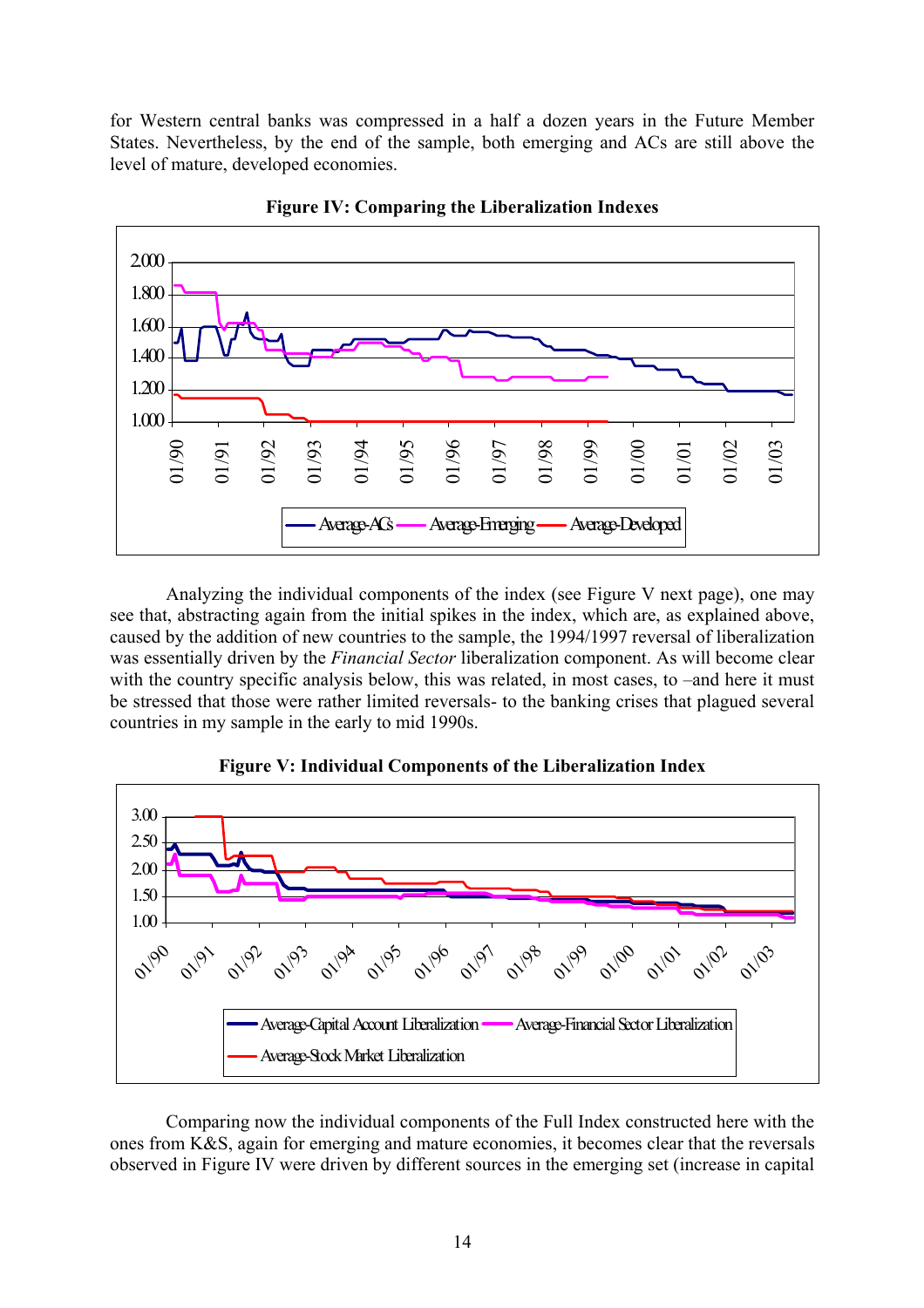account restrictions) and ACs set (financial sector): see Figure VI below. All the indexes for mature economies are, again as one would expect, substantially lower.



**Figure VI: Comparing Individual Components of the Liberalization Indexes** 

One could, in principle, aggregate the countries in my sample in three different groups: rapid liberalizers (the ones that followed a "big bang" early approach, without major reversals: Bulgaria, Estonia, Latvia, Lithuania), consistent liberalizers (the ones that followed a more delayed path, but also without major roll backs: the Czech Republic, Hungary, Poland) and cautious liberalizers (the ones whose liberalization path was either openly inconsistent or downright mistrustful: Romania, Slovakia, Slovenia).

|                        |      | Bulgaria Czech Rep. Estonia Hungary Latvia Lithuania |      |      |      |      |      |      |      | Poland Romania Slovakia Slovenia |
|------------------------|------|------------------------------------------------------|------|------|------|------|------|------|------|----------------------------------|
|                        |      |                                                      |      |      |      |      |      |      |      |                                  |
| Average Index          | 1.17 | 1.21                                                 | . 53 | .81  | . 21 | 1.35 | .68  | 2.05 | .93  | .92                              |
| Initial Value of Index | 2.37 | .30                                                  | 3.00 | 2.47 | 3.00 | 3.00 | 2.30 | 2.83 | 2.40 | 2.13                             |
| Final Value of Index   | .00  | $00$ .                                               | .00. | .00  | .00  | 1.20 | .53  | .60  | .30  | .07                              |

**Table V: Values of the Full Index by Country** 

#### **6. Financial Cycles and Liberalization**

The financial cycle coding which is used by K&S defines cycles as a at least twelve month-long strictly downwards (upwards) movement, followed by a equally upwards (downwards) 12-month movement from the through (peak) of *a stock market index*, measured in USD, as they should reflect returns from the point of view of an international investor. As described in the stock market section of this work, one must be warned that there are specific factors in the countries in my sample that may affect the effectiveness of a stock market index as an adequate proxy of financial cycles, at least for the sample here considered. Beyond that, these series have a rather limited time extension (my sample covers the 01:1990-06:2003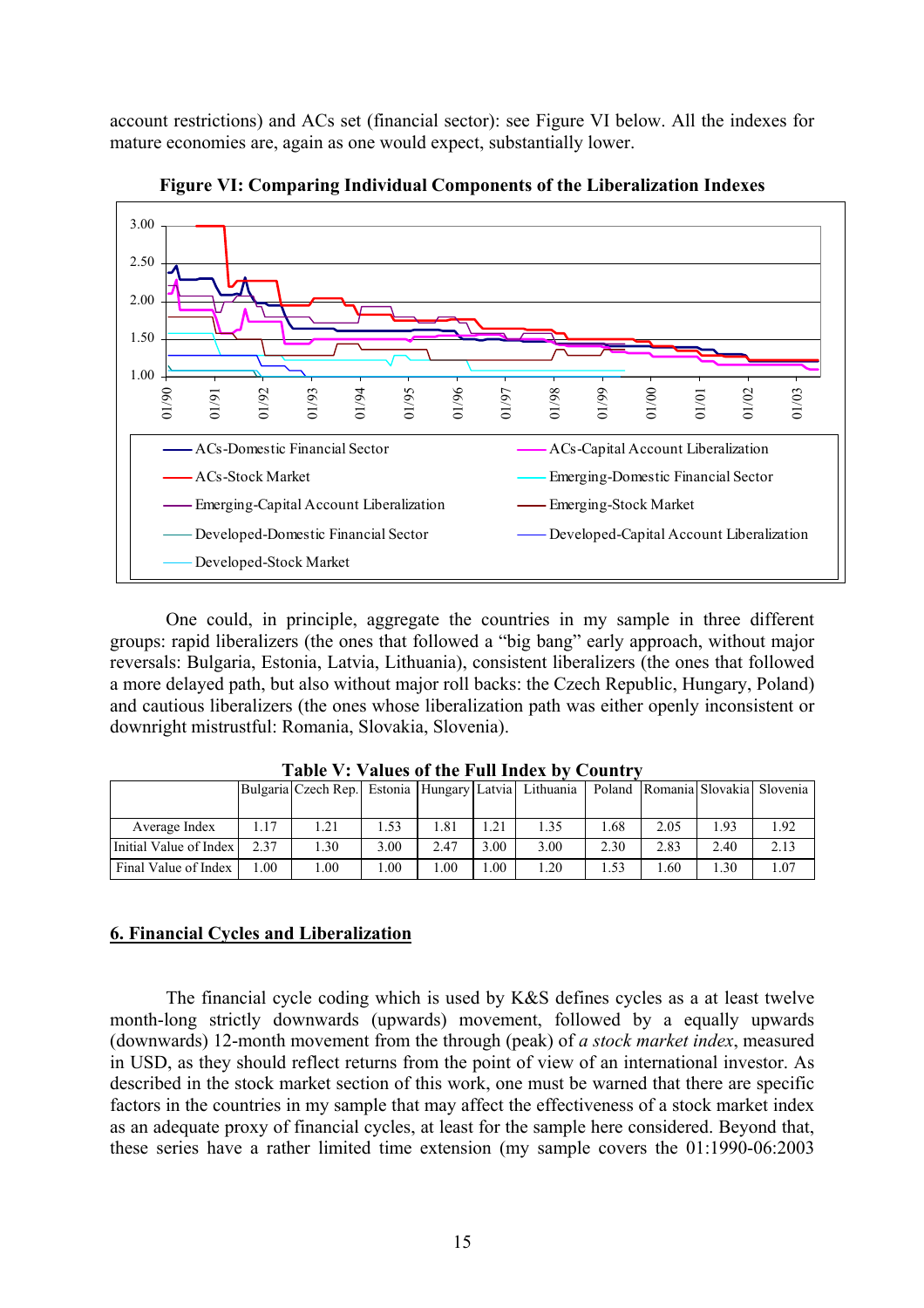period)[.32](#page-15-0) Adapting K&S criteria to the limited time dimension of my sample, I use a less stringent definition of "cycle", the same algorithm as above but with a 3-month window for the cycle (Edwards et al., 2003, use a 6-month window). With this I get 118 observations for all countries in my sample. Of these 118 cycles, 61 are upward, with an average of 7.51 months duration, and 57 are downward, with an average of 8.20 months of duration (see Figures VII to XVI, next pages)<sup>33</sup>.

**Figures VII and VIII, Stock Market Index, Bulgaria (left) and the Czech Republic (right). Upward cycles in red, downward in gray.** 





**Figures IX and X, Stock Market Index, Estonia (left) and Hungary (right).** 





**Figures XI and XII, Stock Market Index, Latvia (left) and Lithuania (right).** 

 $\parallel$ 

 $\parallel$ 





<span id="page-15-0"></span><sup>&</sup>lt;sup>32</sup>Ouestions concerning the adequacy of this measure are not restricted to emerging markets: for instance, after the end of the longest recorded continuous expansion and the "bursting of the bubble" in the US in 2000, the Dow Jones index lost over 3000 points between January 2000 and December 2002 (conveniently after the end of K&S's sample), or over a full quarter of its value, without any changes in financial liberalization in the US. Other major stock indexes suffered even greater –and almost continuous– losses: in a similar time period, the UK's FTSE-100 fell from over 6750 to below 3500, while the German DAX fell from over 7500 to below 2500,

<span id="page-15-1"></span>also without changes in liberalization.<br><sup>33</sup>Full dating and country distribution of cycles are available from the author upon request.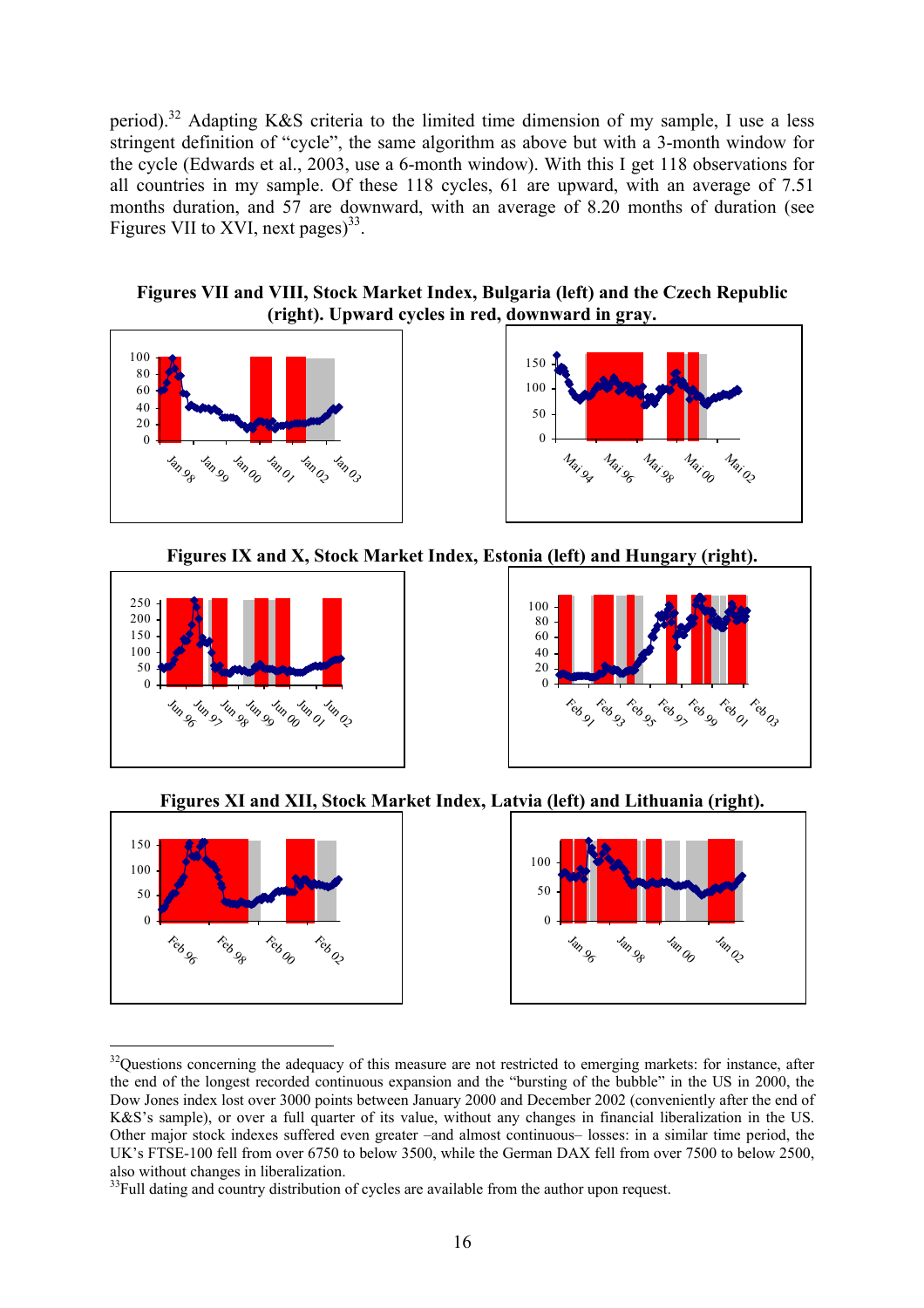**Figures XIII and XIV, Stock Market Index, Poland (left) and Romania (right).** 







i<br>I

 $\parallel$ 





These cycles would be spurious if the stock market indexes here followed a random walk. To try to prove that a random walk does not captures the features of these series, I estimate random walks with drifts, using parameters derived from the data. Then, for each country, a specific model is simulated 100 times. The data is then filtered with the same algorithm above and the cycles compared. The table below shows the results, indicating that the differences of the means of the actual and simulated series are statistically significant.

|              | Random Walk (mean) Actual Data (mean) |      |                               |
|--------------|---------------------------------------|------|-------------------------------|
| <b>Phase</b> | Duration in months                    |      | Difference of means (F-value) |
| <b>Booms</b> | 6.48                                  | 7.51 | 0.01                          |
| Crashes      | 6 44                                  | 8.20 | 0.00                          |

|--|

After this test procedure, following K&S, I estimate their core regression, given by

#### $\alpha X_i + \rho_i d_i^r + \beta_i d_i^{s} + \lambda_i d_i^{r} + \varepsilon_i$ *i*  $amplitude_i = \alpha X_i + \rho_i d_i^r + \beta_i d_i^{s} + \lambda_i d_i^{l} + \varepsilon_i$ <sup>(1)</sup>

where the variable *amplitude* is two series with the amplitudes of the downwards or upwards movement of a stock market index, calculated as the depth of the contraction (height of the expansion). Following K&S, this is estimated as the change between peak (trough) and the following trough (peak) of the cycle identified as above, and them as a percentage of the average value observed during this cycle for country  $\boldsymbol{i}$ .  $X_i$  is a matrix of control variables (which includes the world real interest rate –here defined as the US Prime Lending Rate minus the CPI inflation in time *t*, world output growth, here represented by a linear combination of the monthly log industrial production series for the US, Germany and Japan, and domestic output growth, here proxied by the monthly log industrial production series for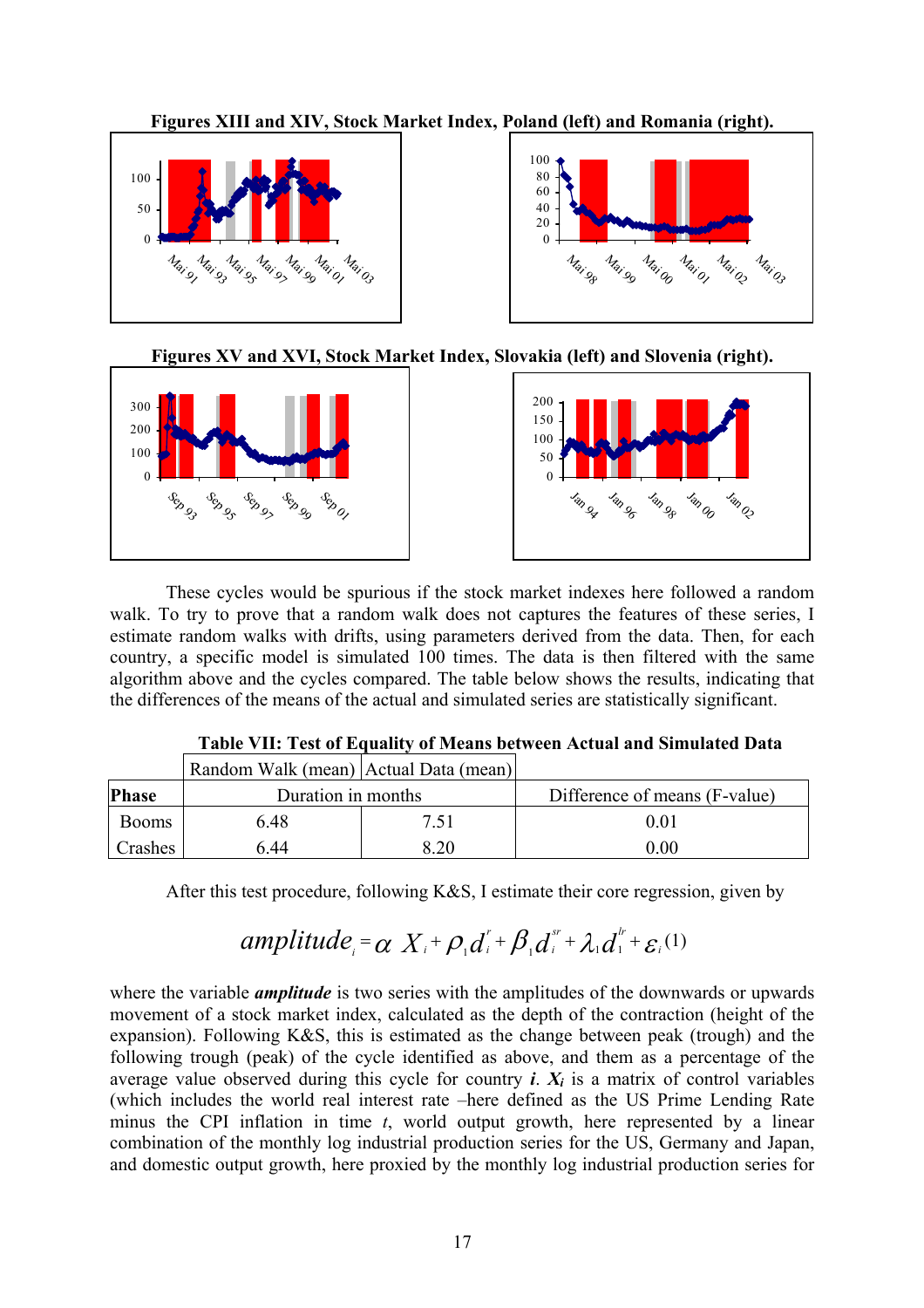<span id="page-17-2"></span>each country) with their average value during the cycle, while  $d_i^r$  is a dummy variable that equals one if the cycle occurs during "non-liberalized" periods, while  $d_i^{s}$  is the "short-run" dummy that equals one if the cycle occurs shortly after liberalization, and while  $d_i^r$  is a "long-run" dummy that equals one if the cycle occurs a longer time after liberalization.<sup>34</sup> *i i* 1

Again, one must be warned about some features concerning the industrial production indexes for this sample of countries: beyond their short time span, they are affected by the socalled "transition" recession: the *stylised* pattern of post-reform growth of a transition economy is characterized by a sharp initial fall followed by recovery and growth.<sup>35</sup> The opening-up and the onset of market prices made some sectors uncompetitive virtually overnight. This, coupled with the traditional "over-industrialization" of the former centrally-planned economies, plus the early collapse of their Eastward-biased trade linkages had substantial effects on the level and composition of their industrial output (in Lithuania, the most extreme case in my sample, for instance, the industrial production index lost almost 70% of its original value). This instability can be clearly seen in Figure XVII below.



#### **Figure XVII: Industrial Production Indexes**

Source: Datastream and National Statistical Offices, modified by the author.

#### **6.1. Estimations**

1

With the provisos above, I perform a heteroskedasticity-consistent OLS estimation. The results are show in Table VIII below<sup>36</sup>. As one may see, the  $R^2$  is high, there minor signs

<span id="page-17-0"></span> $34K&S$  use the –admittedly arbitrary– windows of 48 months and 60 months (4 and 5 years) to characterize their short and long runs. They state that their results are robust to the change in dimension of those "windows". As the aim of this work is to extend theirs, I use the same short and long run windows.<br><sup>35</sup>For a stylized description of this general post-transition "U-shaped" growth trajectory (with some exceptions,

<span id="page-17-1"></span>like Belarus), see Havrylyshyn et al., 1998, Fischer and Sahay, 2000 and Bakanova et al., 2004. Most of the ACs<br>had reached their "pre-transition" GDP levels –and some surpassed them- by the early 2000s.

 $10^{36}$ Those results are from regressions after the correction of three "outliers" detected after the inspection of the residuals of a regression with all observations (corresponding to one Polish upward and one Polish downward cycles, almost right at the beginning of the sample, and to a Latvian upward cycle during the height of the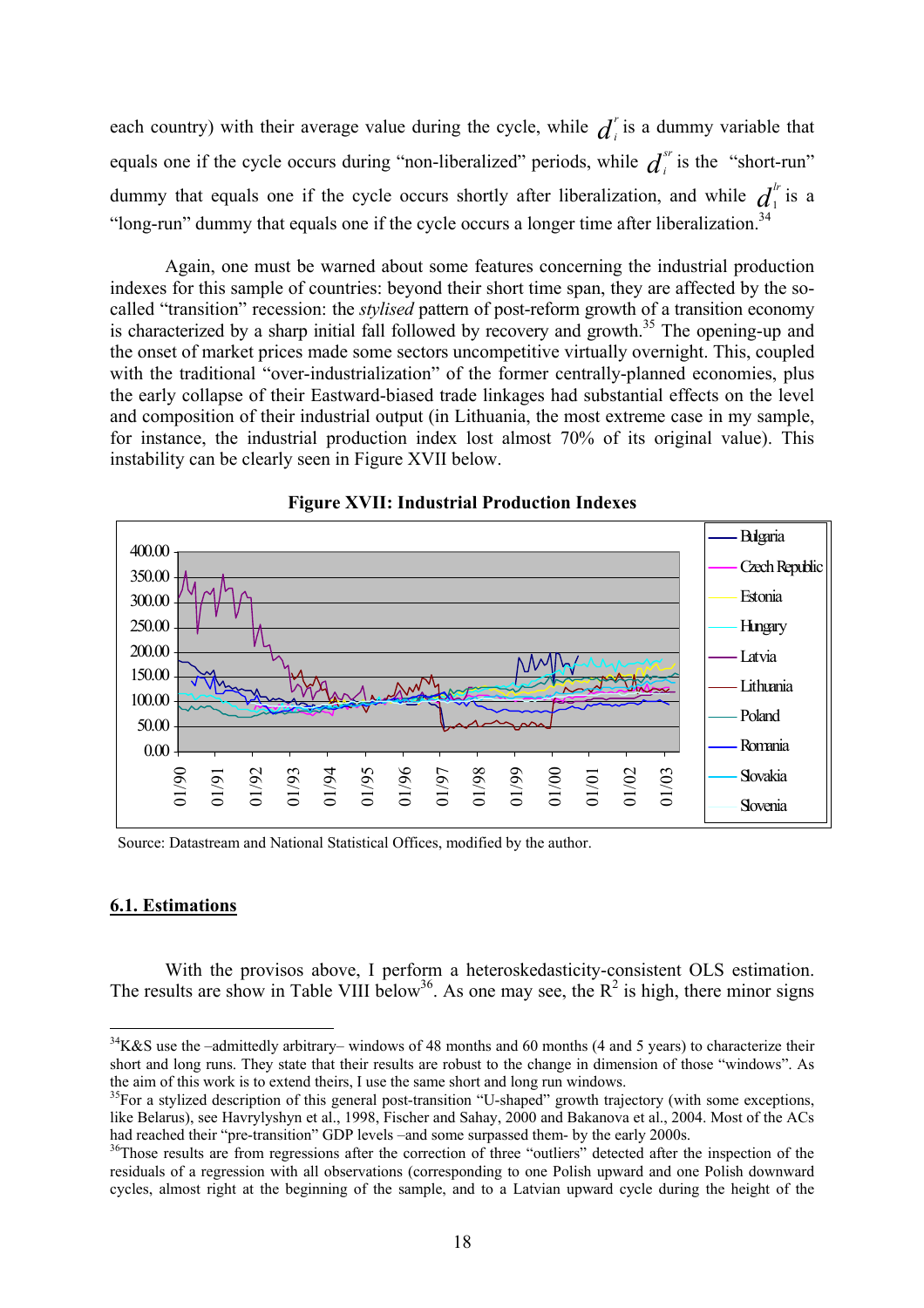of heteroskedasticity, world output is significant in both types of cycles with a positive sign, while the other variables in the control set are non-significant, and all have rather small point estimates $3^7$ . Concentrating on the coefficients of main interest to this analysis, the financial repression variable (here represented by a dummy that equals one in periods without partial or full liberalization, defined as above, and zero otherwise) is strongly significant in both types of cycles, as are the short and long run dummies. Financial liberalization increases the amplitude of upward cycles by around 3% in the short run (the K&S estimate for emerging markets is 37%, and 51% in mature ones) and by 6.6% in the long run, when compared to the period of financial repression (the K&S estimate for emerging markets is a long run *decrease* of 25%, and of 10% in mature ones)<sup>38</sup>. On the other hand, crashes decrease with liberalization by 1.3% in the short run (in K&S, crashes in emerging markets *increase* their amplitude by 28% in the short run, and decrease by 20% in mature markets), but they *increase* in the long run by 0.9% (in K&S, crashes decrease by 12% in emerging markets and by 43% in mature markets in the long run).

| <b>Table VIII</b>                                                                           |                                               |          |                |          |  |  |  |
|---------------------------------------------------------------------------------------------|-----------------------------------------------|----------|----------------|----------|--|--|--|
| Included observations: 61(up) 57 (down)                                                     | <b>Upward Cycle</b>                           |          | Downward Cycle |          |  |  |  |
| <b>Variables</b>                                                                            | Coefficient Std. Error Coefficient Std. Error |          |                |          |  |  |  |
| World Real Interest Rate                                                                    | 0.01                                          | 0.01     | $-0.02$        | 0.02     |  |  |  |
| World Output                                                                                | $-0.02*$                                      | 0.00     | $-0.02**$      | 0.01     |  |  |  |
| Domestic Output                                                                             | $-0.00$                                       | 0.00     | $-0.00$        | 0.00     |  |  |  |
| <b>Financial Repression Dummy</b>                                                           | $1.97*$                                       | 0.56     | $2.35*$        | 0.86     |  |  |  |
| <b>Short Run Liberalization Dummy</b>                                                       | $2.02*$                                       | 0.56     | $2.32*$        | 0.83     |  |  |  |
| Long Run Liberalization Dummy                                                               | $2.09*$                                       | 0.57     | $2.37*$        | 0.83     |  |  |  |
| Constant now show. * and ** indicate significance at the<br>1% and 5% levels, respectively. | $R^2: 0.80$                                   | DW: 2.07 | $R^2: 0.89$    | DW: 2.51 |  |  |  |

As a general conclusion, one can say that the K&S inference that financial liberalization has short run costs for emerging markets is not observed in my ACs sample. The results are surprisingly strong, especially given the limited number of observation, and the fact that the series were buffeted by country specific (for instance, "transition" itself, which happened in different moments for different countries, the banking crises described above) and common shocks (the Asian, Russian and oil price shocks).

#### **6.2. Institutional Reform and EU Accession**

The institutional underpinnings of the liberalization process are essential to the analysis performed here, as one of the aims of this work is to test the if the EU institutional

 <sup>&</sup>quot;Asian Crisis"). The elimination of these three "outliers" almost *trembles* the R2 of the regressions, *halves* its standard error and improves significantly the Durbin-Watson statistic, but without changing *qualitatively* the significance or sign of the variables. *Quantitatively*, the estimated value of the duration increase of the upwards cycles and of the decrease of the downward cycles post-liberalization falls substantially.<br><sup>37</sup>The usage of a German "world" real interest rate makes this variable positive significant with a substantially

<span id="page-18-0"></span>larger point estimate, but in the "upward" cycle regressions only, and without affecting significantly the other variables.<br><sup>38</sup>Edwards et al., 2003, confirms those significant "excess returns" emerging markets when compared to mature

<span id="page-18-1"></span>ones, and considered them to be a necessary reward for the higher volatility.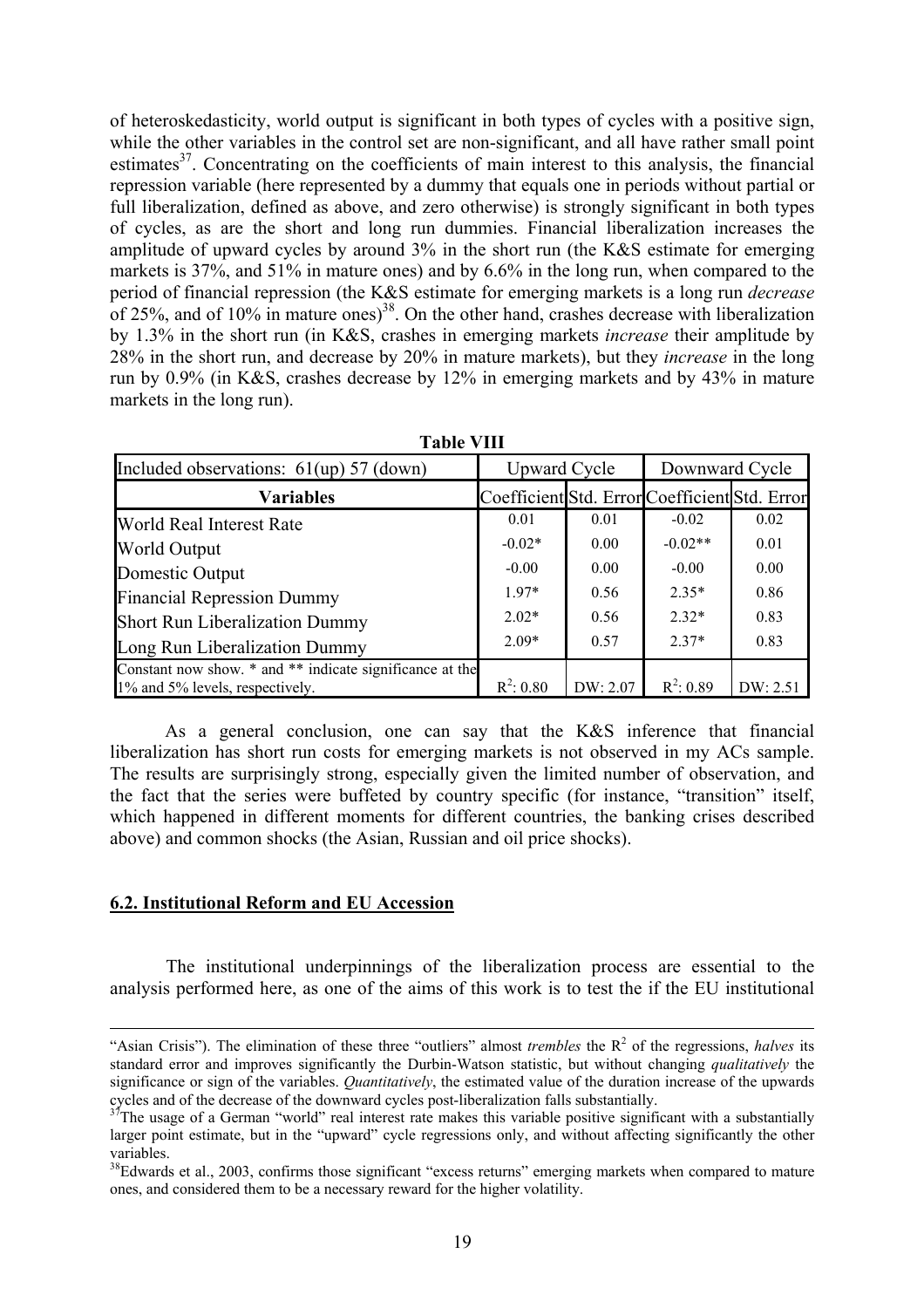framework imposed by the Accession process is what enabled them to derive the previous welfare-enhancing results from liberalization. K&S, in their work, represent the "quality of institutions" via a dummy series based on the monthly ICRG (International Country Risk Guide) "Law and Order" index, which assumes a value of one if the index is growing or at its maximum (the ICRG index itself has a maximum value of six, with three granted to the "law" component and three to the "order" one). K&S also use information on insider trading laws and enforcement, taken from Bhattacharya and Baouk, ibid, 2002. This work uses also the ICRG index, but not the data from Bhattacharya and Baouk, as the information in that paper doesn't fit neither the knowledge of this author concerning the level of legal enforcement in the sample of countries here used, nor with the conclusions of works like Reininger et al., 2002, ibid. Therefore, a modified version of K&S equation (2) is estimated, as given by

amplitude<sub>i</sub> = 
$$
\alpha X_i + \rho_i d_i^r + \beta_i d_i^{s^r} + \lambda_i d_i^{r^r} + \tau_i d_i^{l\&0} + \varepsilon_i
$$
 (2)

where the new variable  $d_i^{L\&O}$  is the dummy based on the ICRG Law and Order index. The results are show on Table XI below. They do not change qualitatively or quantitatively and the new "Law and Order" dummy is not significant in either type of cycle. &

|                                                                      | і апіс і Л  |                     |                |            |  |  |  |  |
|----------------------------------------------------------------------|-------------|---------------------|----------------|------------|--|--|--|--|
| Included observations: $61(up) 57 (down)$                            |             | <b>Upward Cycle</b> | Downward Cycle |            |  |  |  |  |
| <b>Variables</b>                                                     | Coefficient | Std. Error          | Coefficient    | Std. Error |  |  |  |  |
| World Real Interest Rate                                             | 0.01        | 0.01                | $-0.02$        | 0.01       |  |  |  |  |
| World Output                                                         | $-0.02*$    | 0.01                | $-0.02*$       | 0.01       |  |  |  |  |
| Domestic Output                                                      | 0.00        | 0.00                | 0.00           | 0.00       |  |  |  |  |
| <b>Financial Repression Dummy</b>                                    | $2.53*$     | 0.62                | $2.75*$        | 0.96       |  |  |  |  |
| <b>Short Run Liberalization Dummy</b>                                | $2.60*$     | 0.64                | $2.72*$        | 0.94       |  |  |  |  |
| Long Run Liberalization Dummy                                        | $2.65*$     | 0.62                | $2.75*$        | 0.94       |  |  |  |  |
| Law and Order Dummy                                                  | $-0.03$     | 0.06                | $-0.06$        | 0.06       |  |  |  |  |
| Constant not show; $*$ indicates significance at the $1\%$<br>level. | $R^2: 0.86$ | DW: 2.18            | $R^2: 0.91$    | DW: 2.65   |  |  |  |  |

**Table IX** 

To specifically verify the hypothesis that the EU integration process was the main force driving the liberalization process, the same regression as on section 6.1 was run with dummies for the periods after i) the Europe Association Agreements were signed  $(EU_{ts})$ , ii) the date of official application for EU membership  $(EU_a)$  and iii) the date in which they entered into force  $(EU_t)$ . The results are rather similar to the previous ones: upwards cycles significantly increase with liberalization and downward cycles decrease in the short run (albeit with somewhat stronger estimated effects, specially for the  $EU<sub>t</sub>$  dummy regression). All those coefficients are significant. Again, the new dummies are not significant, with one exception, the EU<sub>a</sub> dummy in upwards cycles: it significantly *decreases* them. Those are perhaps intuitive results, as one would expect some of the effects of the EU and Law and Order dummies to be captured by the liberalization dummies, but the assumption concerning the importance of the EU Enlargement process is *not* confirmed<sup>39</sup>.

<span id="page-19-0"></span> $39$ Using together the "Law and Order" and EU dummies, these results remain mostly unchanged.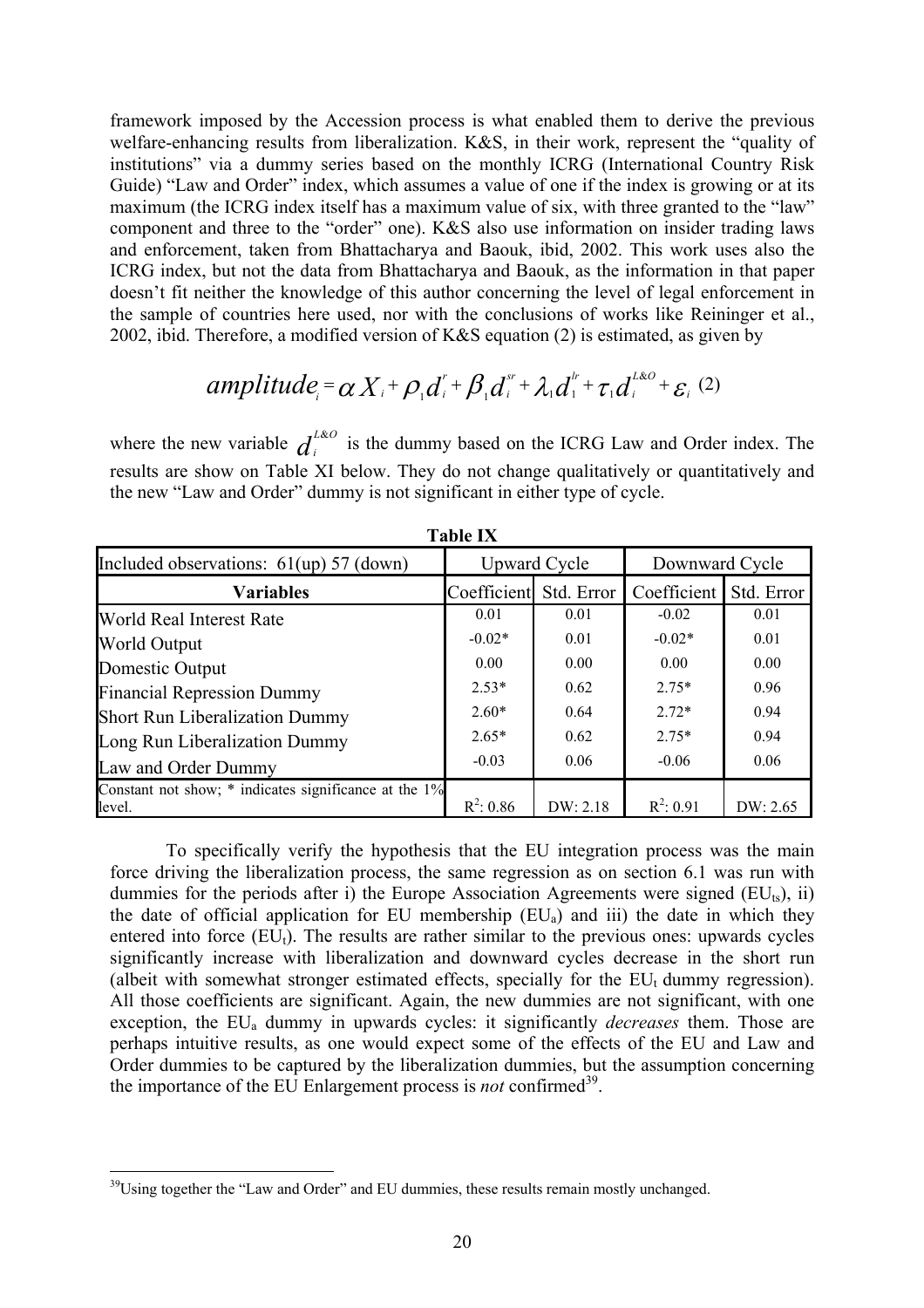| <b>Table X</b>                                                                              |                        |          |                |            |  |  |  |  |
|---------------------------------------------------------------------------------------------|------------------------|----------|----------------|------------|--|--|--|--|
| Included observations: $61(up) 57 (down)$                                                   | <b>Upward Cycle</b>    |          | Downward Cycle |            |  |  |  |  |
| <b>Variables</b>                                                                            | Coefficient Std. Error |          | Coefficient    | Std. Error |  |  |  |  |
| World Real Interest Rate                                                                    | 0.02                   | 0.01     | $-0.02$        | 0.02       |  |  |  |  |
| World Output                                                                                | $-0.02*$               | 0.01     | $-0.02**$      | 0.01       |  |  |  |  |
| Domestic Output                                                                             | $-0.00$                | 0.00     | 0.00           | 0.00       |  |  |  |  |
| <b>Financial Repression Dummy</b>                                                           | $2.00*$                | 0.56     | $2.31*$        | 0.74       |  |  |  |  |
| <b>Short Run Liberalization Dummy</b>                                                       | $2.04*$                | 0.55     | $2.28*$        | 0.73       |  |  |  |  |
| Long Run Liberalization Dummy                                                               | $211*$                 | 0.56     | $2.37*$        | 0.83       |  |  |  |  |
| <b>Europe Association Agreements Dummy</b>                                                  | 0.09                   | 0.08     | $-0.07$        | 0.07       |  |  |  |  |
| Constant now show. * and ** indicate significance at<br>the 1% and 5% levels, respectively. | $R^2: 0.81$            | DW: 2.06 | $R^2: 0.89$    | DW: 2.51   |  |  |  |  |

#### **Table XI**

| Included observations: $61(up) 57 (down)$                                                                  | <b>Upward Cycle</b> |            | Downward Cycle |            |
|------------------------------------------------------------------------------------------------------------|---------------------|------------|----------------|------------|
| <b>Variables</b>                                                                                           | Coefficient         | Std. Error | Coefficient    | Std. Error |
| World Real Interest Rate                                                                                   | $0.02***$           | 0.01       | $-0.02$        | 0.02       |
| World Output                                                                                               | $-0.01$             | 0.01       | $-0.02*$       | 0.01       |
| Domestic Output                                                                                            | $-0.00$             | 0.00       | $-0.00$        | 0.00       |
| <b>Financial Repression Dummy</b>                                                                          | $1.17*$             | 0.56       | $2.31*$        | 0.74       |
| <b>Short Run Liberalization Dummy</b>                                                                      | $1.24**$            | 0.56       | $2.28*$        | 0.73       |
| Long Run Liberalization Dummy                                                                              | $1.34**$            | 0.56       | $2.33*$        | 0.73       |
| <b>EU Application Dummy</b>                                                                                | $-0.23**$           | 0.12       | $-0.03$        | 0.20       |
| $***$<br>Constant not show; $*$ ,<br>***<br>indicates<br>and<br>significance at the 1%, 5% and 10% levels. | $R^2$ : 0.82        | DW: 2.26   | $R^2: 0.89$    | DW: 2.51   |

| <b>Table XII</b>                                                                            |              |            |                |            |  |  |  |  |
|---------------------------------------------------------------------------------------------|--------------|------------|----------------|------------|--|--|--|--|
| Included observations: $61(up) 57 (down)$                                                   | Upward Cycle |            | Downward Cycle |            |  |  |  |  |
| <b>Variables</b>                                                                            | Coefficient  | Std. Error | Coefficient    | Std. Error |  |  |  |  |
| World Real Interest Rate                                                                    | 0.01         | 0.01       | $-0.02$        | 0.02       |  |  |  |  |
| World Output                                                                                | $-0.01*$     | 0.01       | $-0.02**$      | 0.01       |  |  |  |  |
| Domestic Output                                                                             | $-0.00$      | 0.00       | $-0.00$        | 0.00       |  |  |  |  |
| <b>Financial Repression Dummy</b>                                                           | $1.17*$      | 0.47       | $2.08*$        | 0.93       |  |  |  |  |
| <b>Short Run Liberalization Dummy</b>                                                       | $1.75*$      | 0.47       | $2.06*$        | 0.90       |  |  |  |  |
| Long Run Liberalization Dummy                                                               | $1.81**$     | 0.47       | $2.10*$        | 0.89       |  |  |  |  |
| Europe Agreement in Force Dummy                                                             | $-0.07$      | 0.07       | $-0.10$        | 0.11       |  |  |  |  |
| Constant now show. * and ** indicate significance at<br>the 1% and 5% levels, respectively. | $R^2: 0.81$  | DW: 2.01   | $R^2: 0.89$    | DW: 2.48   |  |  |  |  |

# **7. Beyond K&S: Alternative Estimations**

Given the potential shortcomings of the previous analysis, which are derived both from limitations on the original K&S framework and from the specific features of my dataset,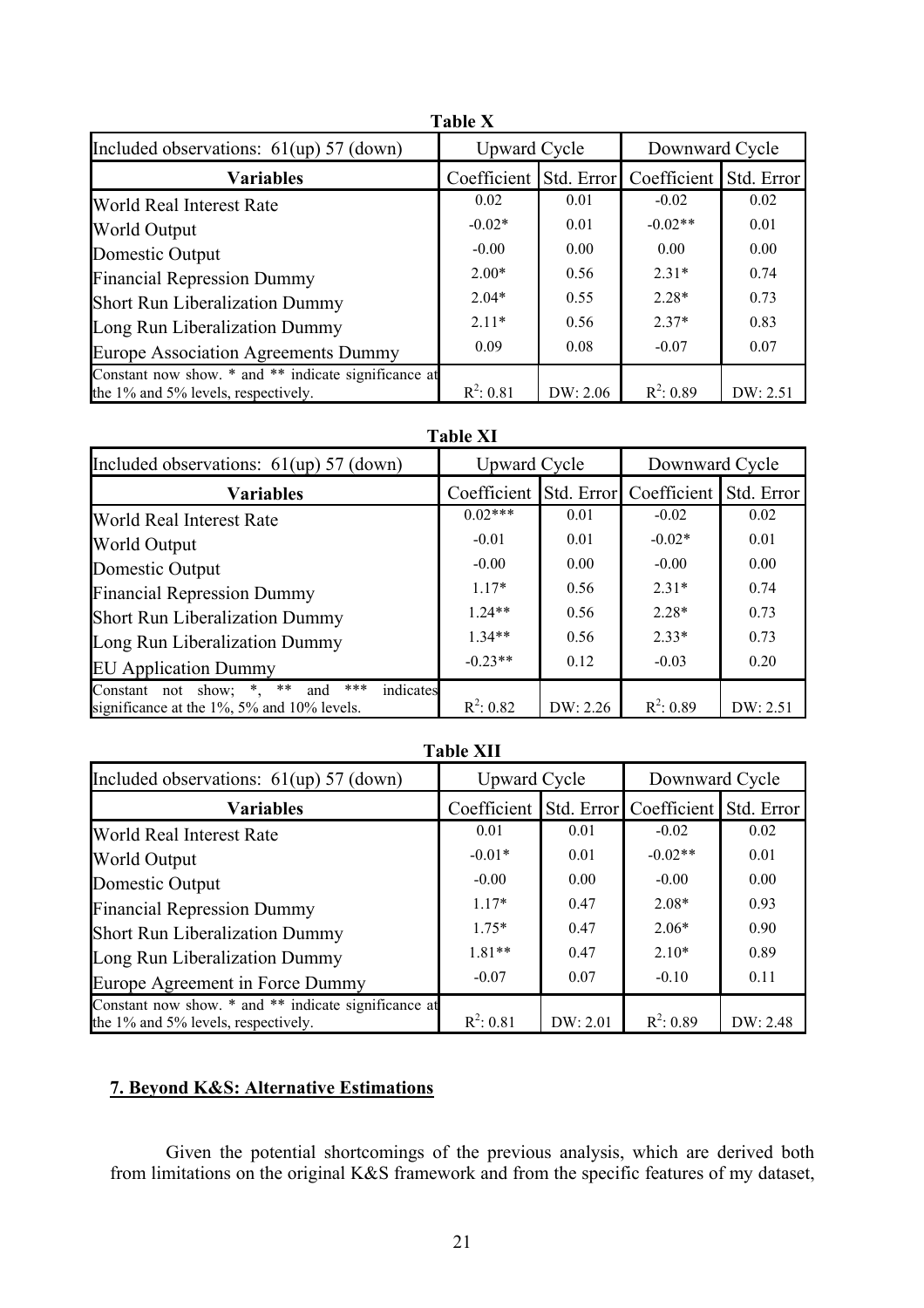a set of alternative specifications was also estimated. Namely, other measures of *volatility*, both financial, real and nominal, were used as the LHS of the regressions below, namely, the standard deviation of i) the stock market index, ii) the industrial production index and iii) the changes in the nominal exchange rate, in rolling variance time-windows of 2 to 6 months (following Vinhas de Souza, 2002(b) and 2002(c)), as given by (3) below. The basic notion behind this is that liberalization and integration will affect, and in a more fundamental fashion, not just the cyclical, but also the overall real and nominal volatility of a given economy, albeit in a not unambiguous fashion (for instance, if financial integration leads to increased specialization, it could increase country-specific shocks: see Razin and Rose, 1994).

# $\textit{volatility}_{i} = \alpha X_{i} + \rho_{i} I_{i} + \varepsilon_{i}$  (3)

Now the *Xi* matrix of control variables includes, beyond the world real interest rate, world output growth, domestic output growth, a domestic nominal exchange rate index (rebased to May 1998, as the other indexes), the level of the S&P 500 equity index (equally rebased to May 1998), the domestic stock market indexes, dummies for a float exchange rate regime, a hard peg regime, a sliding peg regime for the specific country/period per regime (following Vinhas de Souza, 2002(b) and 2002(c), ibid) and, finally, the variable  $I_i$ , for "index", which is either the full Liberalization Index or its three components. As the index is better seen as a measure of financial restriction, a positive sign will indicate that a increase in liberalization reduces volatility. The results for the 6-months variance window using the full sample, the most robust ones, are show in Table XIII below (those results are from a fixed effects -deemed superior to a random effects one after a Hausman test- heteroskedasticityconsistent estimation $)^{40}$ .

As one might see, the  $R^2$ s are surprisingly smaller than the ones on the previous regressions, and the coefficients of the "control set" are rather small, but mostly significant (in a result similar to Vinhas de Souza, 2002(b) and 2002(c), almost all exchange rate frameworks significantly reduce the volatility of the stock market and nominal exchange rate variables, but increase the one of the industrial production series). Concentrating the analysis on the liberalization index variables, the full index significantly *decreases* the volatility of both the stock market and the industrial production index, but the point estimate is only truly substantial for the industrial production series<sup>41</sup>. When the index is disaggregated on its components, one may see that the variability reducing effects are driven by capital account liberalization component, which has the highest point estimate of all components (bar the financial sector liberalization component on the industrial production regression), while the stock market and the financial sector components significantly increases volatility. These results tend to remain the same using a post-1996 sample. The main changes are that, beyond the one described on footnote 41, the stock market and the financial sector components become non-significantly on the stock market regression.

<span id="page-21-0"></span> $40$ The variables for world real interest rate, world output growth and the level of the S&P 500 equity index were replaced in the control set by the German real interest rate, the German Industrial production index and the DAX index. The results for those variables were almost always non significant when this was done.<br><sup>41</sup>This is very likely related to the "transition recession" adjustment. A short sample estimation that starts on

<span id="page-21-1"></span><sup>1996,</sup> i.e., after the bulk of the industrial restructuring was done, renders this coefficient non-significant.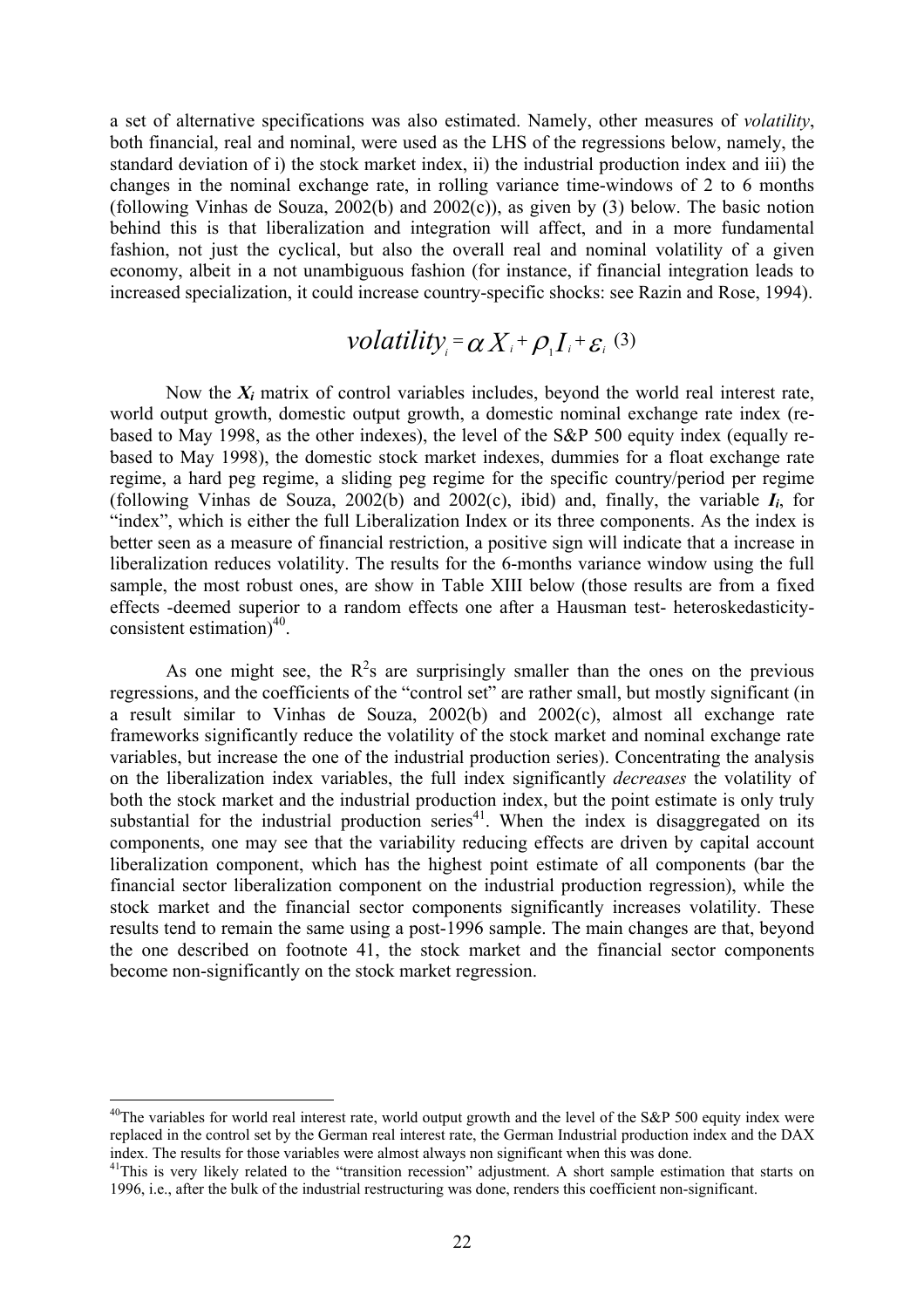| Table AIII                                                                           |              |              |              |             |             |             |  |  |  |
|--------------------------------------------------------------------------------------|--------------|--------------|--------------|-------------|-------------|-------------|--|--|--|
| Included observations: 920<br>(Stock)                                                |              |              |              |             | Nominal     | Nominal     |  |  |  |
| Market), 927 (Industrial Production)                                                 | <b>Stock</b> | <b>Stock</b> | Industrial   | Industrial  | Exchange    | Exchange    |  |  |  |
| and 929 (Nominal Exchange Rate).                                                     | Market       | Market       | Production   | Production  | Rate        | Rate        |  |  |  |
| <b>Variables</b>                                                                     | Coeff.       | Coeff.       | Coeff.       | Coeff.      | Coeff.      | Coeff.      |  |  |  |
| World Real Interest Rate                                                             | 0.0003       | 0.0002       | 0.02         | 0.02        | 0.003       | 0.00005     |  |  |  |
| World Output Index                                                                   | $-0.004*$    | $-0.004*$    | 0.02         | 0.01        | $0.10*$     | $0.1*$      |  |  |  |
| Domestic Output Index                                                                | $-0.0004*$   | $-0.0004*$   | 0.01         | 0.01        | 0.004       | $0.005***$  |  |  |  |
| Nominal Exchange Rate Index                                                          | 0.00005      | 0.00001      | 0.002        | 0.02        | $-0.001$    | 0.00001     |  |  |  |
| <b>Standard and Poor Index</b>                                                       | $0.01***$    | $0.01**$     | $-2.11**$    | $-2.02**$   | 0.42        | 0.53        |  |  |  |
| Domestic Stock Market Index                                                          | $0.04*$      | $0.05*$      | $2.13**$     | $2.55*$     | $-1.21*$    | $-0.83*$    |  |  |  |
| <b>Float Dummy</b>                                                                   | $-0.005$     | $0.01**$     | 1.86*        | $1.56**$    | $-3.12*$    | $-2.87*$    |  |  |  |
| Hard Peg Dummy                                                                       | $-0.04*$     | $-0.01$      | $2.38*$      | $2.48**$    | $-3.75*$    | $-3.09*$    |  |  |  |
| <b>Sliding Peg Dummy</b>                                                             | $-0.02*$     | $-0.0002$    | $1.76*$      | $1.78**$    | $-3.32*$    | $-2.92*$    |  |  |  |
| <b>Full Liberalization Index</b>                                                     | $-0.01*$     |              | $-1.31**$    |             | $-0.38$     |             |  |  |  |
| Capital Account Liberalization                                                       |              | $0.05*$      |              | $1.59**$    |             | $1.83*$     |  |  |  |
| <b>Stock Market Liberalization</b>                                                   |              | $-0.03*$     |              | $-0.66***$  |             | $-0.75*$    |  |  |  |
| <b>Financial Sector Liberalization</b>                                               |              | $-0.02*$     |              | $-2.03*$    |             | $-0.91*$    |  |  |  |
| Constant and country terms not show; *, **                                           |              |              |              |             |             |             |  |  |  |
| and *** indicates significance at the $1\%$ , $5\%$<br>and 10% levels, respectively. | $R^2$ : 0.33 | $R^2$ : 0.37 | $R^2$ : 0.48 | $R^2: 0.48$ | $R^2: 0.60$ | $R^2: 0.60$ |  |  |  |

**Table XIII** 

Adding the EU dummies used in the previous section to the regression above shows that *all the three dummies reduce volatility significantly in most cases*, leaving the other coefficients broadly unaffected. Peculiarly, when one uses the Law  $&$  Order dummy, it is nonsignificant on the industrial production regressions, increases volatility significantly on the stock market ones and reduces it significantly on the exchange rate ones, while rendering the liberalization index (full and components) insignificant on the industrial production and exchange rate estimations. When this is used together with the EU dummies, these results remain, but only the  $EU_t$  and  $EU_a$  dummies are *always* significant, perhaps indicating the somewhat delayed effects of the Accession process on the legal framework and enforcement.

From a more clear theoretical point of view, financial liberalization and integration should also enable a reduction of the volatility of consumption, as it would allow better international risk-sharing opportunities (see Obstfeld and Rogoff, 1998). Given that, I also estimated the regression above using three quarters standard deviation series of consumption - -both private and total, i.e., including government consumption expenditures- as a GDP share as the dependent variable. As this data is available only on a quarterly basis and for shorter time samples, the number of observations is substantially reduced. The results are on Table XIV below. As one might see, the  $R^2$ s are again rather small and now also all the point estimates are rather small. More importantly, all the liberalization index variables are now non-significant, with the exception of the stock market liberalization component, which significantly decreases volatility<sup>42</sup>. The EU dummies are equally non-significant (bar the EU<sub>ts</sub>) dummy on the total consumption regressions) and these results remain the same using a post-1996 sample.

<span id="page-22-0"></span> $^{42}$ Kose et al., 2003, and Prasad et al., 2003, obtains somewhat comparable results, concerning their MFI (more financially integrated) sample of emerging markets.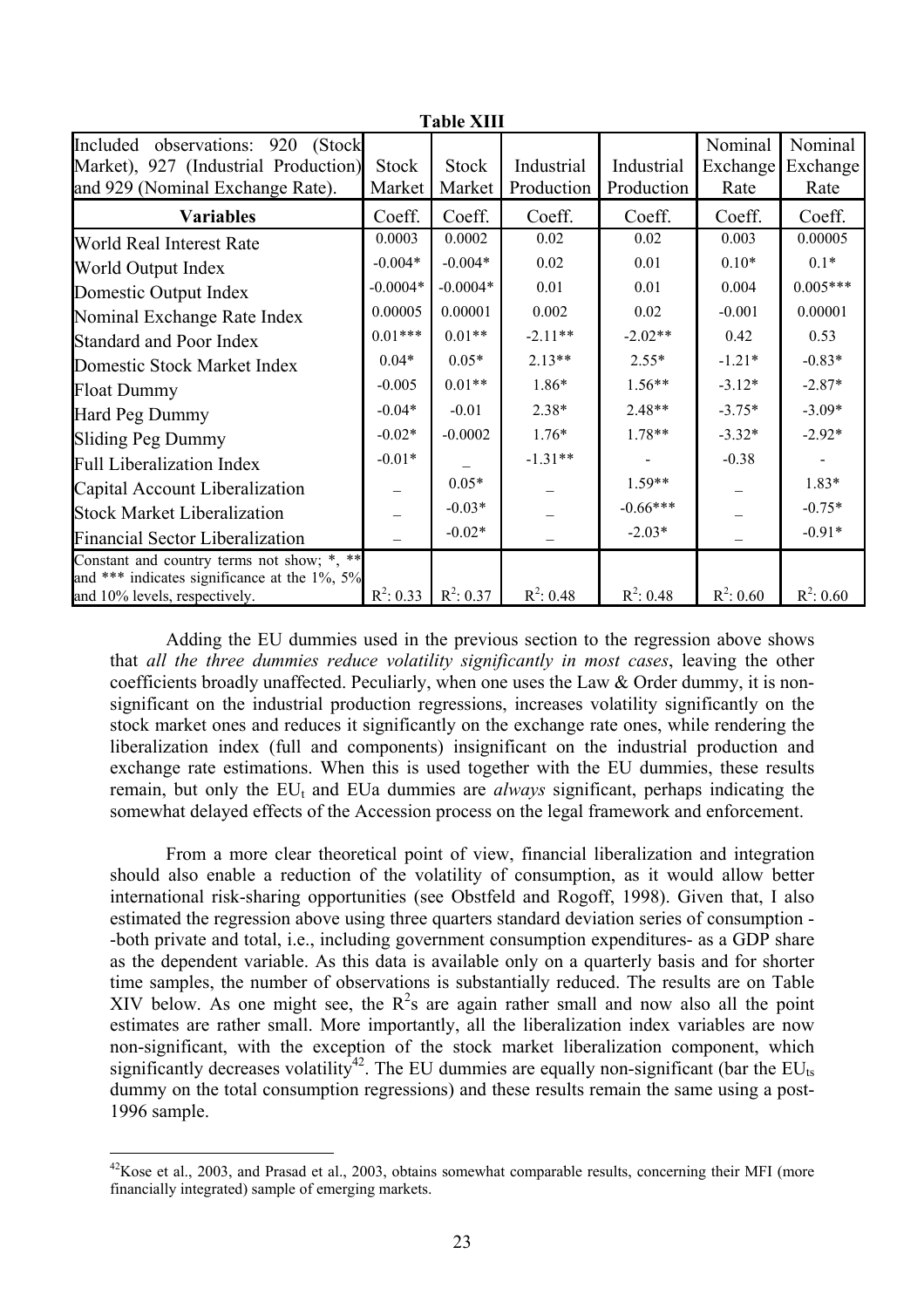| <b>TADIE ATV</b>                                                              |              |               |              |              |  |  |  |  |
|-------------------------------------------------------------------------------|--------------|---------------|--------------|--------------|--|--|--|--|
|                                                                               | Private      | Private       | Total        | Total        |  |  |  |  |
| Included observations: 218                                                    | Consumption  | Consumption   | Consumption  | Consumption  |  |  |  |  |
| <b>Variables</b>                                                              | Coeff.       | Coeff.        | Coeff.       | Coeff.       |  |  |  |  |
| World Real Interest Rate                                                      | $-0006***$   | $-0.0006$ *** | $-0.0012*$   | $-0.0011**$  |  |  |  |  |
| World Output Index                                                            | $-0.0016*$   | $-0.0016*$    | $-0.0017**$  | $-0.0017**$  |  |  |  |  |
| Domestic Output Index                                                         | $-0.0000$    | $-0.0000$     | 0.0000       | $-0.0000$    |  |  |  |  |
| Nominal Exchange Rate Index                                                   | $0.0001*$    | $0.0001*$     | $0.0001*$    | $0.0001**$   |  |  |  |  |
| <b>Standard and Poor Index</b>                                                | $0.0159***$  | $0.0167**$    | $0.0219***$  | $0.0226**$   |  |  |  |  |
| Domestic Stock Market Index                                                   | $0.0274*$    | $0.0258*$     | $0.0357*$    | $0.0337*$    |  |  |  |  |
| <b>Float Dummy</b>                                                            | $0.0164**$   | 0.0075        | 0.0154       | 0.0065       |  |  |  |  |
| Hard Peg Dummy                                                                | $0.0267**$   | 0.0191        | 0.0248       | 0.0168       |  |  |  |  |
| <b>Sliding Peg Dummy</b>                                                      | $0.0091**$   | 0.0002        | 0.0072       | $-0.0018$    |  |  |  |  |
| <b>Full Liberalization Index</b>                                              | 0.0008       |               | $-0.0006$    |              |  |  |  |  |
| Capital Account Liberalization                                                |              | $-0.0111$     |              | $-0.0131$    |  |  |  |  |
| <b>Stock Market Liberalization</b>                                            |              | $0.0121**$    |              | 0.0119       |  |  |  |  |
| <b>Financial Sector Liberalization</b>                                        |              | $-0.0082$     |              | $-0.0074$    |  |  |  |  |
| Constant and country terms not show; *, **                                    |              |               |              |              |  |  |  |  |
| and *** indicates significance at the 1%, 5%<br>and 10% levels, respectively. | $R^2$ : 0.31 | $R^2$ : 0.32  | $R^2$ : 0.25 | $R^2$ : 0.26 |  |  |  |  |

**Table XIV XIV XI** 

All the regressions in this section were also estimated with squared terms for the liberalization indexes, to try to capture eventual non-linear effects of a liberalization process (or "threshold" effects, like the ones found in Kose et al., 2003). The changes on the coefficients are mostly marginal.

Another robustness test was to estimate all the regressions on this section using different time samples, to test for the stability of the coefficients across time (roughly, using the first and later halves of the sample) and here, as one should expect, given the initial instability of the time series, one does observes some significant differences. Concentrating on the index variables, for the stock market index, when using the aggregate index the sign and significance are roughly the same for the later part of the sample, but the coefficient is three times larger in the earlier sample, and when using the disaggregate indexes, all the components are non-significant in later sample, and again have much larger point estimates in the earlier sample, but with same signs and significance as in the initial estimations presented in this section (one may see this as an indication that liberalization was more important in the initial set-up phase of those stock markets); for the industrial production index, when using the aggregate index, the variable is non-significant for the later part of the sample, but the coefficient is again much larger in the earlier sample (which may be seen as an indication that liberalization was most important early in the process, when industrial re-structuring took place), and when using the disaggregate index, the sign, scale and significance of the coefficients remain roughly the same in the later sample, but in the earlier sample only the FSL component is significant, with a larger point estimate; for the changes in the nominal exchange rate, neither the aggregate index nor the disaggregate indexes are significant in the earlier sample, while in the later sample *both* the aggregate and disaggregate indexes are now significant, with the same signs but larger point estimates (perhaps an indication that the liberalization process only affected exchange rates after a certain degree of macro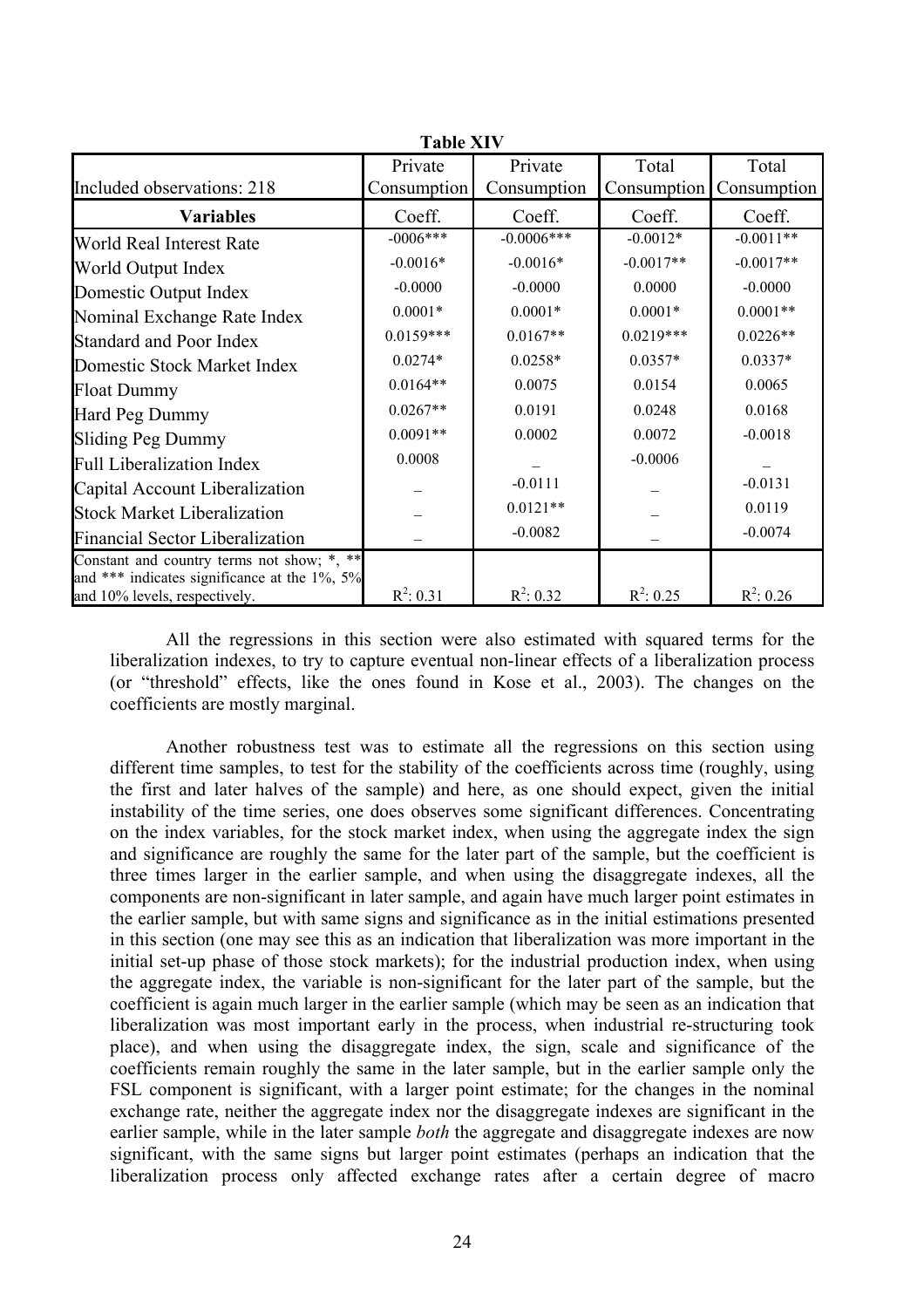stabilization was achieved); for private and total consumption, one does not observe major changes between the two time samples. All the results above remain roughly unchanged using both those two different time samples *and* squared terms for the liberalization indexes, another indication that the time variance observed in the series dominates the results.

#### **8. Conclusion**

The main aim of this paper was to extend the index developed by Kaminsky and Schmukler, 2003, for a specific sample of countries, namely, the previously centrally planned economies from Central and Eastern Europe that are candidate countries for membership in the European Union, and to perform a similar analysis on them.

My results do lend some support to the basic assumption of this study: in spite of all the limitations of the time series used (their shortness, the fact that they were buffeted by several country-specific and common shocks), a re-estimation of K&S's core regressions strongly supports the notion that financial liberalization does generate benefits both in the short and in the long run, measured via the extension of the amplitude of upward cycles and its reduction for downward cycles of stock market indexes. Importantly, these results diverge from K&S, as in their work "emerging markets" experience a relative *short run* increase in the amplitude of downward cycles.

Another noteworthy feature is that only minor liberalization reversals, led by the financial sector component, were observed in the aggregate index. Also, those reversals do not seem to be driven by "contagion" from shocks in other emerging markets (like the Asian or Russian crisis), but reflect country-specific shocks. When considering the individual components of the index separately, again signs of minor reversals in financial sector liberalization are observed, related to temporary reactions to the several banking crisis observed in the region.

Concerning the importance of institutions and of the EU Accession, this paper's initial assumption was that the mostly positive results above would come about due to the anchoring of expectation provided by the perspective of entry into the EU already by mid-2004 (or 2007, in the case of Bulgaria and Romania) for the countries here analyzed, and by the imposition of a more robust macro and institutional framework by the requirements of the Accession process itself. Signs of this are *not* found in the K&S regressions, perhaps because the liberalization index itself captures the effects of the EU Accession process.

Finally, using a different framework than K&S's to assess the affects of liberalization on financial, real and nominal volatility, most of the econometric results seem to support the previous ones, but they seem to indicate that the *capital account liberalization* is the element that most consistently and significantly reduces volatility. One also observes significant timevarying effects on the coefficients, as one should expect, given the nature of the series used, but no non-linear effects of liberalization. On this final section, the majority the econometric results seem to support *some* specific role for the EU Enlargement process in reducing volatility.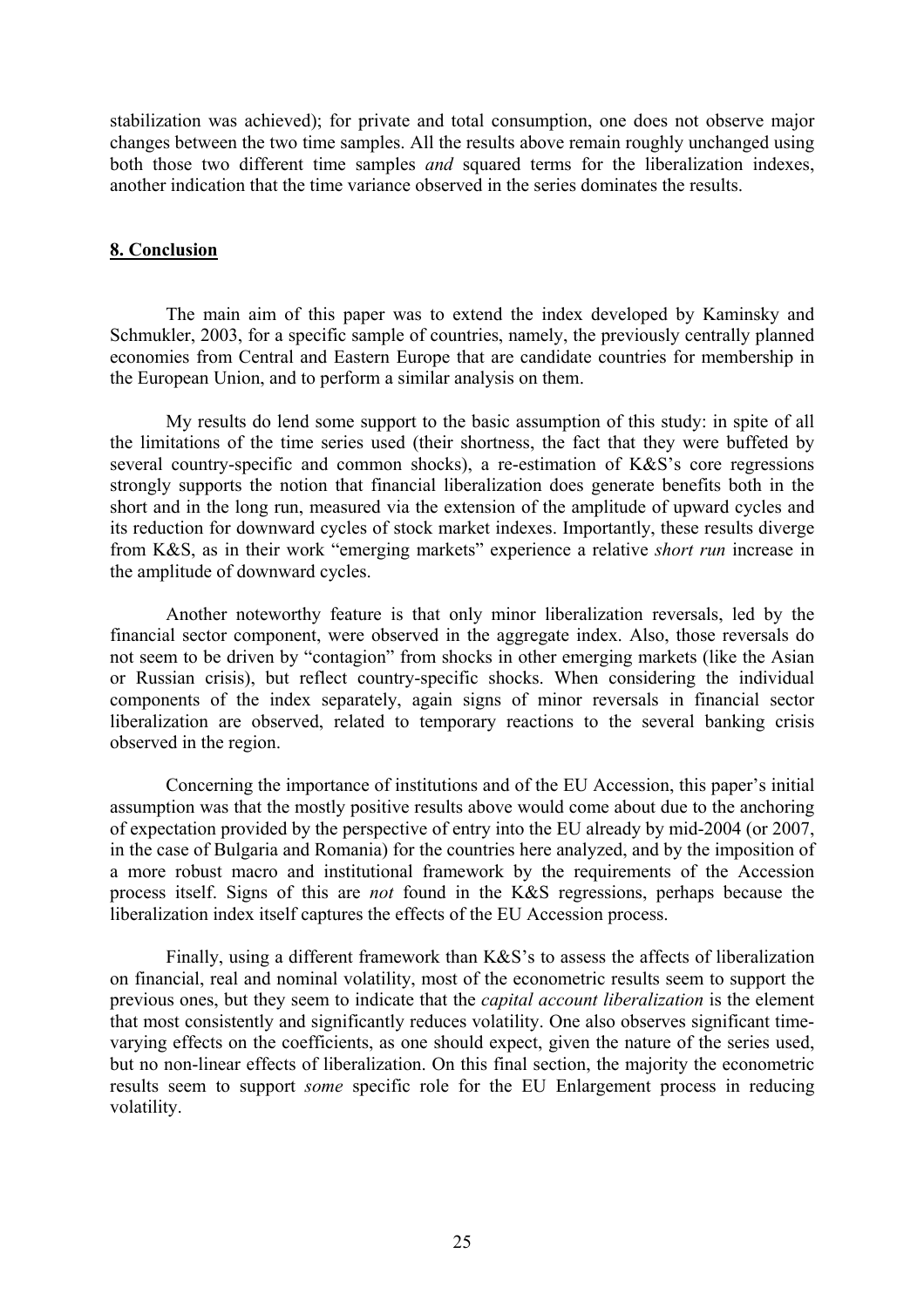#### **Bibliography**

Bakanova, M., Vinhas de Souza, L., Kolesnikova, I., and Abramov, A., "Transition and Growth in Belarus", in Ofer, G. and Pomfret, R. (eds.), *Transition and Long-term Growth in the CIS,* Edward Elgar, United Kingdom, 2004.

Balyozov, Z., "The Bulgarian Financial Crisis 1996-1997", Discussion Paper n° DP/7/1999, Bulgarian National Bank, 1999.

Bednarski, P. and Osiński , J., "Financial Sector Issues in Poland ", in *Financial Sectors in EU Accession Countries*, ECB, 2002, pp. 154-171.

Bhattacharya, U. and Baouk, H., "The World Price of Insider Trading", mimeo, 2002.

Bichi, C. and Antohi, D., "Romania's Financial Sector in Transition and on the Road to EU Accession", in *Financial Sectors in EU Accession Countries*, ECB, 2002, pp. 189-206.

Caprio, G. and Klingebiel, D., "Episodes of Systemic and Borderline Financial Crises", mimeo, World Bank, 2003.

Caviglia, G., Krause, G. and Thimann, C., "Financial Sectors in EU Accession Countries", in *Financial Sectors in EU Accession Countries*, ECB, 2002, pp.15-30.

Claessens, S., Djankov, S. and Klingebiel, D., "Stock Markets in Transition Economies" Financial Sector Discussion Paper No. 5, World Bank, 2000.

Claessens, S., Lee, R., Zechner, J., "The Future of Stock Exchanges in European Union Accessio n Countries", mimeo, 2003.

Cufer, U., Fabijan, J., Majic, M., Prelovšek, D. and Tratnik, J., "The Structure and the Functioning of the Financial Sector in Slovenia", in *Financial Sectors in EU Accession Countries*, ECB, 2002, pp. 217-228.

de Haas, R. and van Lelyveld, I., "Foreign Banks in Central and Eastern Europe: Friends or Foes?", mimeo, SUERF, 2003.

Domowitz, I., Glen, J. and Madhavan, A., "Liquidity, Volatility, and Equity Trading Costs across Countries and over Time", Pennsylvania State University, Smeal College of Business Administration, Department of Finance, USA, 2000.

EBRD, "Transition Report", London, *several years*.

ECB, "Financial Sectors in the EU Accession Countries", Frankfurt a.M., 2002.

Edwards, S., Biscarri, J.G., Pérez de Gracia, F., "Stock Market Cycles, Financial Liberalization and Volatility", in Journal of International Money and Finance, 22 (2003), pp. 925-955.

Enoch, C., Gulde, A.-M., Hardy, D., "Banking Crises and Bank Resolution: Experiences in Some Transition Economies", IMF Working Papers, n° WP/02/56, 2002.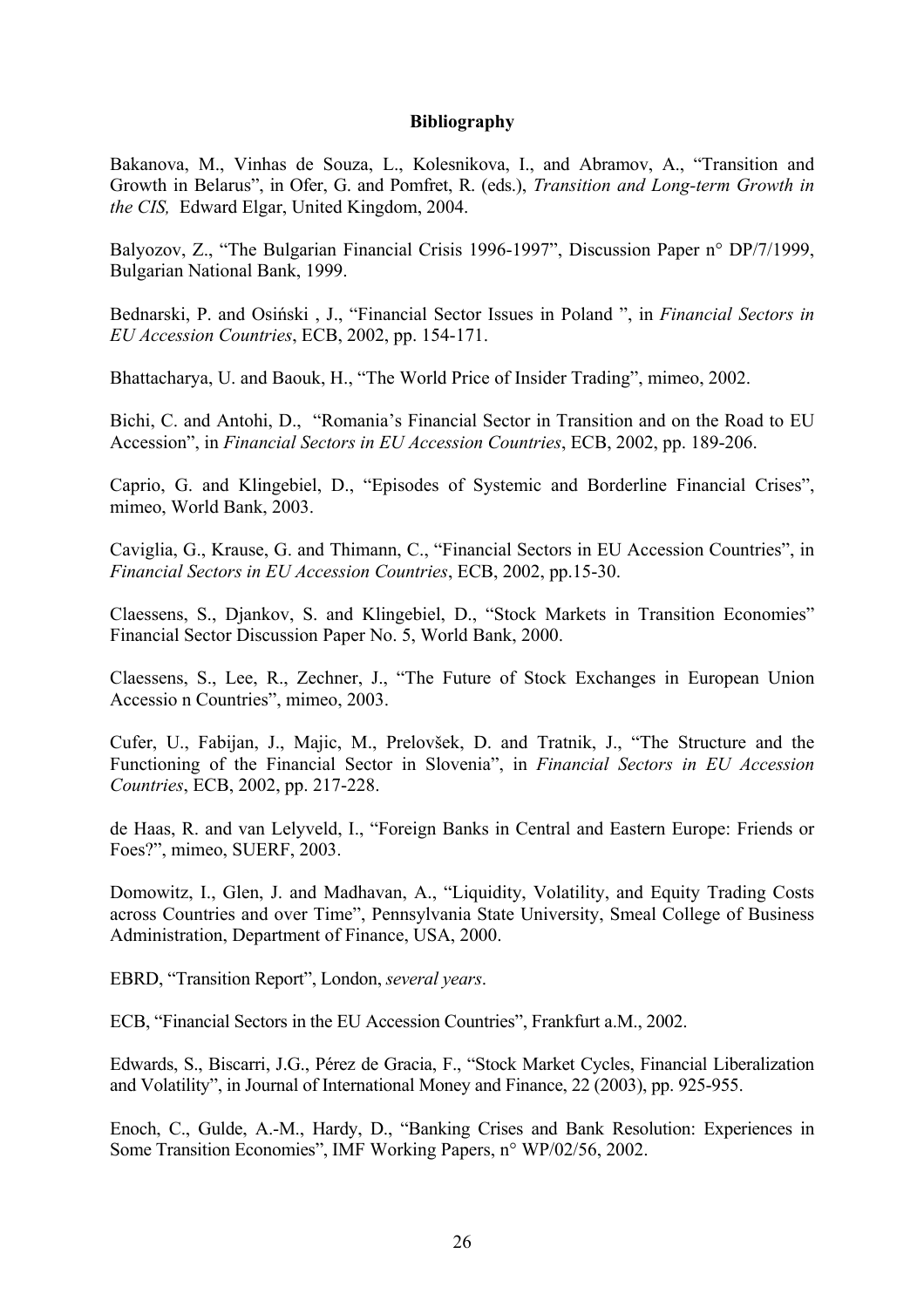Fischer, S., and Sahay, R., "The Transition Economies After Ten Years", IMF Working Papers, WP/00/30, IMF, 2000.

Fleming, A., Chu, L. and Banker, M., "The Baltics - Banking Crises Observed", Policy Research Paper n° 1647, The World Bank, 1996.

Garbaravicius, T. and Kuodis, R., "Lithuania 's Financial Sector: An Overview ", in *Financial Sectors in EU Accession Countries*, ECB, 2002, pp. 137-152

Garcia Herrero, A. and Del Rio, P., "Implications of the Design of Monetary Policy for Financial Stability", mimeo, SUERF, Tallinn, 2003.

Greenspan, A., "Global Challenges, Remarks by the FED Chairman at the Financial Crisis Conference", Council on Foreign Relations, New York, New York, July 12, 2000.

Gołajewska, M. and Wyczański, P. (eds), "Stability and Structure of the Financial System in CEEC5", National Bank of Poland, 2002.

Hallerberg, M., Vinhas de Souza, L., and Clark, W., "Monetary Institutions and the Politics of the Macro-economy in EU Accession Countries", in Linden, R. (ed.), *Norms and Nannies: The Impact of International Organizations on Central and East European States*, Rowman and Littlefield, USA, 2002.

Hawkins, J., "Bond Markets and Banks in Emerging Economies", BIS Papers n° 11, pp. 42- 48, 2002.

Havrylyshyn, O., Izvorski I. and van Rooden, R., "Recovery and Growth in Transition Economies 1990-97: A Stylized Regression Analysis", IMF Working Paper, WP/98/141, 1998.

IMF, "Exchange Rate Arrangements and Exchange Rate Restrictions", Washington D.C., *several years*.

\_\_\_\_, "Exchange Rate Arrangements and Foreign Exchange Markets: Developments and Issues", Washington D.C., 2003(a).

\_\_\_\_, "Capital markets and Financial Intermediation in the Baltic States", Washington D.C., 2003(b).

IFC, "Emerging Stock Markets Factbook", Washington D.C., *several years*.

Ihnat, P. and Prochazka, P., "The Financial Sector in the Czech Republic: An Assessment of its Current State of Development and Functioning", in *Financial Sectors in EU Accession Countries*, ECB, 2002, pp. 67-84

Janosik, J. and Malina, L., "Financial Sector Situation and Development in the Slovak Republic", in *Financial Sectors in EU Accession Countries*, ECB, 2002, pp. 207-216

Kaminsky, G. and Schmukler, S., "Short-Run Pain, Long-Run Gain: The Effects of Financial Liberalization", IMF Working Papers, WP/03/34, IMF, 2003.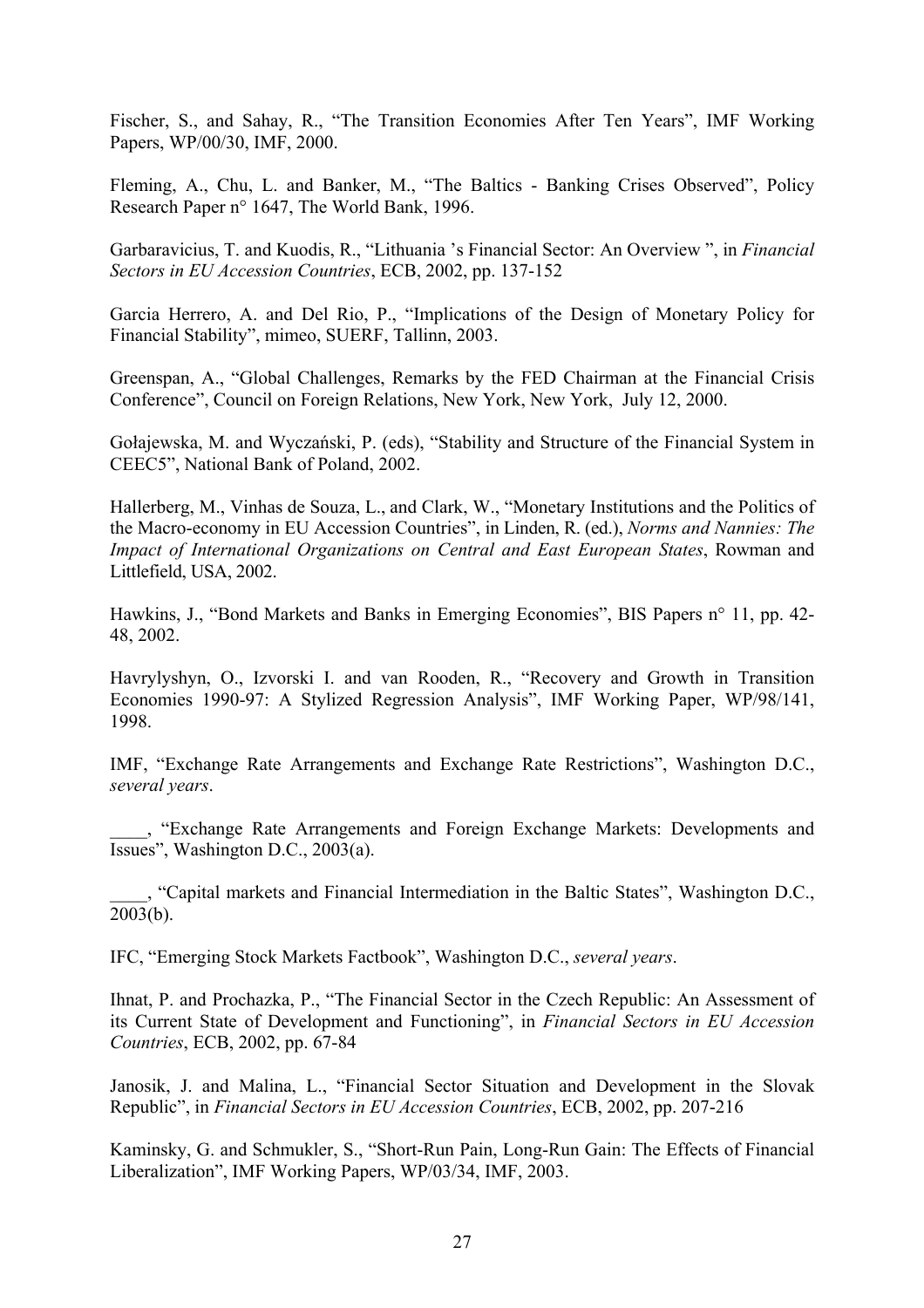Karacadag, C., Sundararajan, V. and Elliott, J., "Managing Risks in Financial Market Development: The Role of Sequencing", IMF Working Papers, WP/03/116, IMF, 2003.

Kaznovsky , V., "In-Depth View of the Romanian Stock: Market and Classification of Investment Patterns in Europe Using Principal Component Analysis1997-2000", Bucharest Stock Exchange, mimeo, 2001.

Kokoszczyński, R., "Structural Changes in the Polish Banking Industry-Three Dimensions of Consolidation Processes in an Emerging Economy", BIS Papers n° 4, pp. 118-122, 2001.

Kose, A., Prasad, E. and Terrones, M., "Volatility and Comovement in a Globalized World Economy: An Empirical Exploration", IMF Working Papers, WP/03/246, IMF, 2003.

Lepik, I. and Tõrs, J., "Structure and Performance of Estonia's Financial Sector", in *Financial Sectors in EU Accession Countries*, ECB, 2002, pp.85-104.

Levine, R., "Bank-Based or Market-Based Financial Systems: Which is Better?", NBER Working Paper n° 9138, September 2002.

Liive, L. , "Reforms Enhancing the Efficiency of the Financial Sector and the Implication of Future EU Membership", Mimeo, Ministry of Finance, Estonia, 2003.

Linne, T., "Contagion Effects of Central and East European Currency Crises", Discussion Papers, IWH, Halle, Germany 1999.

MNB, "Occasional Papers".

Nováková, J., "Restructuring of the Banking Sector in Hungary", BATEC, Volume XI, National Bank of Slovakia, Bratislava, pp. 24-28, 3/2003

Obstfeld, M. and Rogoff, K., "Foundations of International Macroeconomics", MIT Press, 1998.

OECD, "Exchange Control Policy", Paris, 1993.

Pogonaru, F. and Apostol, C., "Romanian Capital Markets: A Decade Of Transition", Mimeo, 2001

Prasad, E., Rogoff, K., Wie, S. and Kose, A., "Effects of Financial Liberalization on Developing Countries: Some Empirical Evidence", mimeo, IMF, 2003.

Razin, A. and Rose, K., "Business Cycle and Volatility and Openness: An Exploratory Cross-Sectional Analysis", in *Capital Mobility: The Impact on Consumption, Investment and Growth*, Leiderman, L. and Razin, A. (eds), Cambridge University Press, Cambridge, pp. 48- 75, 1994.

Reinhart, C. and Tokatlidis, I., **"**Before and After Financial Liberalization**",** mimeo, 2002.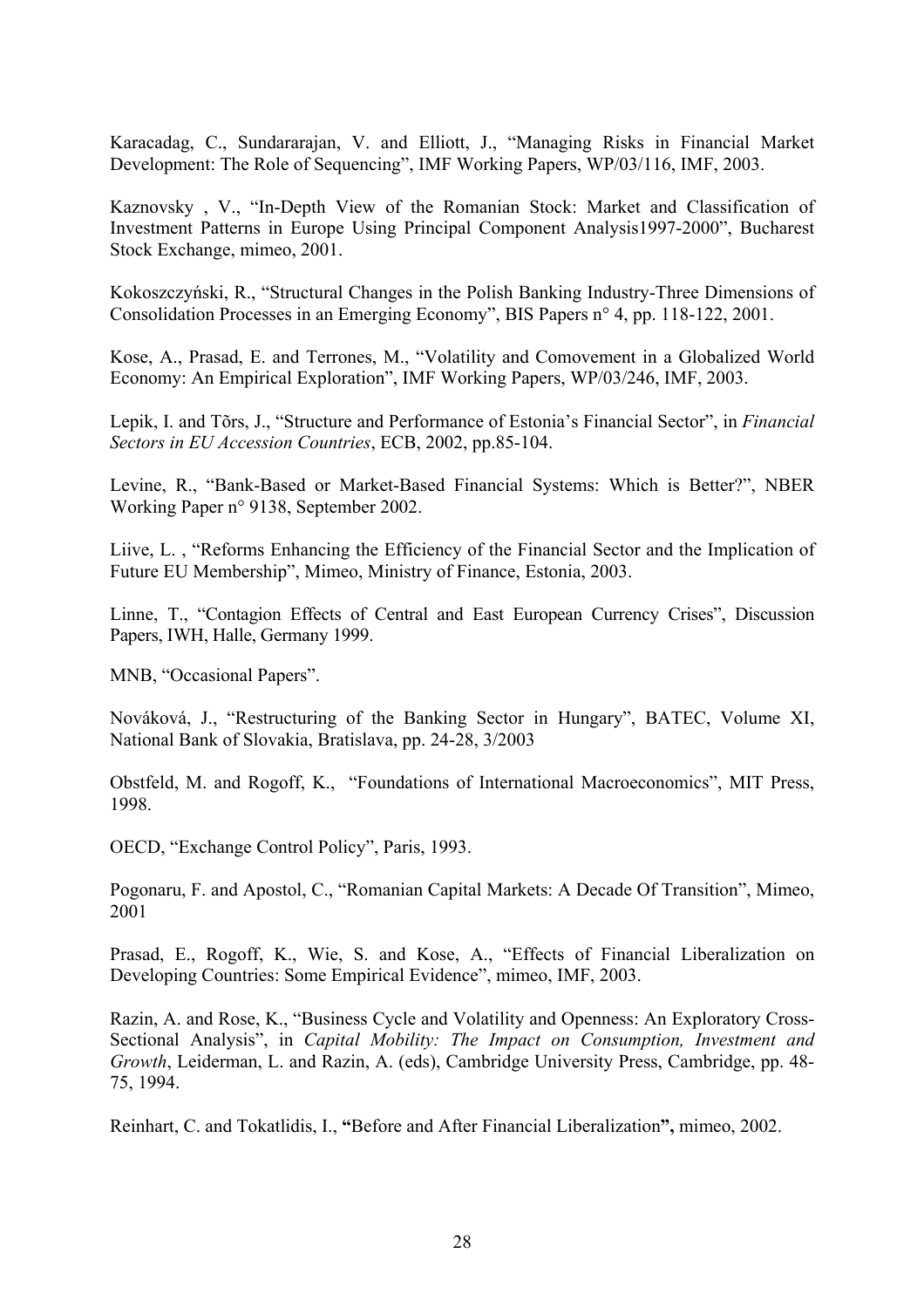Reininger, T., Schardax, F. and Summer, M., "Financial System Transition in Central Europe: The First Decade", SUERF Studies, n° 16, Vienna, 2002.

Ribnikar, I., "Monetary Arrangements and Exchange Rate Regime in a Small Transitional Economy (Slovenia)", in *Inclusion of Central European Countries in the European Monetary Union*, De Grauwe, P. and Lavrac, V. (eds.), Kluwer Academic Publishers, pp. 183-218, 1999.

Sándor, G., "Developments in the Hungarian Debt Markets", BIS Papers n° 11, pp. 115-116, 2002.

Schinasi, G., "Responsibility of Central Banks for Stability in Financial Markets", IMF Working Papers, WP/03/121, IMF, 2003.

Sõrg, M., Uiboupin, J., Varblane, U. and Vensel, V., "The Internationalisation of Estonian Banks: Inward Versus Outward Penetration", mimeo, Tallinn, 2003.

Stopyra, J., Trzecińska A. and Grat, A., "Debt Management Development: Challenges for the Central Bank in Poland", BIS Papers n° 11, pp. 175-177, 2002.

Tomova, T., Nenovsky, N. and Naneva, T., "The Efficiency of the Banking Sector in CEE-Inequality and Convergence to the EU", mimeo, 2003.

Vinhas de Souza, L. and Borbély, D., "A Primer on Budgetary Questions on the New EU Members States", mimeo, DG ECFIN, European Commission, Brussels, 2003.

Vinhas de Souza, L., and Ledrut, E. "Alternative Paths Towards EMU: Lessons from a Mundell-Fleming Model for the Accession Countries", Kiel Institute for World Economics Working Papers Series, n° 1132, Germany, 2002(a).

Vinhas de Souza, L., "Integrated Monetary and Exchange Rate Frameworks: Are There Empirical Differences?", Tinbergen Institute Discussion Paper n° 2002-054/2, The Netherlands, 2002(b).

\_\_\_\_\_\_\_\_\_\_\_\_\_\_\_\_\_\_, "Integrated Monetary and Exchange Rate Frameworks: Are There Empirical Differences?", "Working Paper Series", 2/2002, Bank of Estonia, Tallinn, 2002 (c).

Vinhas de Souza, L., and Hölscher, J., "Exchange Rates Links and Strategies of New EU Entrants", in The Journal of European Integration, 23(1), pp. 1-28, United Kingdom, 2001.

Zsámboki , B., "The Financial Sector in Hungary", in *Financial Sectors in EU Accession Countries*, ECB, 2002, pp. 105-118

Zubkova, J. Kaužēns, E., Tillers, I., and Prūsis, M.," Financial Market in Latvia", Bank of Latvia, 2003.

\_\_\_\_\_\_\_\_\_\_\_\_\_\_\_\_\_\_\_\_\_\_\_\_\_\_\_\_\_\_\_\_\_\_\_\_\_\_\_\_\_\_\_, "Latvia's Financial Sector: Stage of Development And Challenges In EU Accession ", in *Financial Sectors in EU Accession Countries*, ECB, 2002, pp. 119-136.